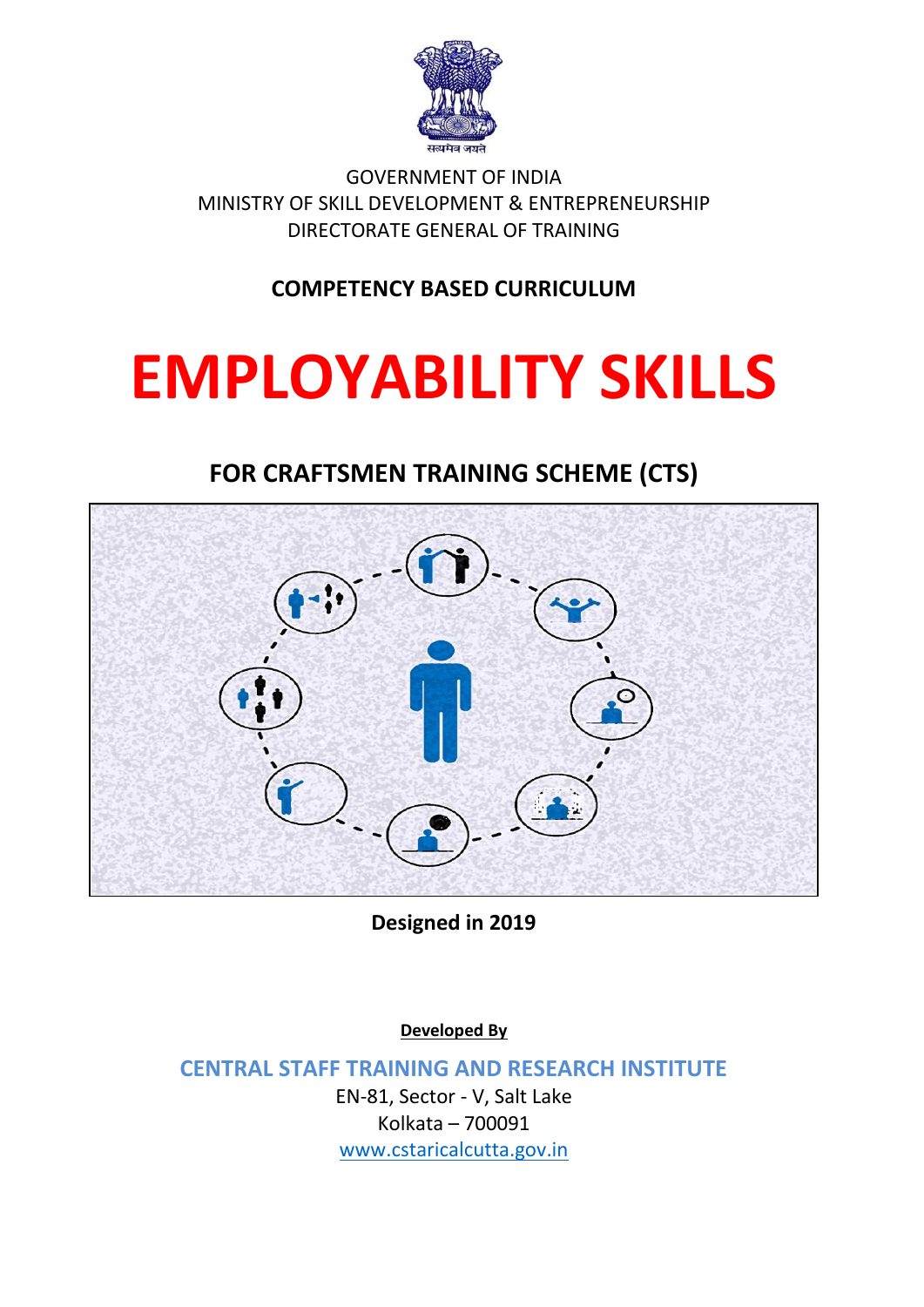# **CONTENTS**

| S No. | <b>Topics</b>                                                                          | Page No.       |
|-------|----------------------------------------------------------------------------------------|----------------|
| 1.    | Rationale                                                                              | $\mathbf{1}$   |
| 2.    | <b>General Information</b>                                                             | $\overline{2}$ |
| 3.    | Syllabus for Employability Skills - I (for all one and two year CTS trades)            | 3              |
| 4.    | Learning Outcomes and Assessment Criteria (Employability Skills $-1$ )                 | $\overline{7}$ |
| 5.    | Syllabus for Employability Skills - II (for second year of all Two-year CTS<br>trades) | 9              |
| 6.    | Learning Outcomes and Assessment Criteria (Employability Skills - II)                  | 14             |
| 7.    | Syllabus for Employability Skills - III (Common for all six months CTS<br>trades)      | 15             |
| 8.    | Learning Outcomes and Assessment Criteria (Employability Skills - III)                 | 18             |
| 9.    | Tools & Equipments                                                                     | 20             |
| 10.   | List of Experts                                                                        | 21             |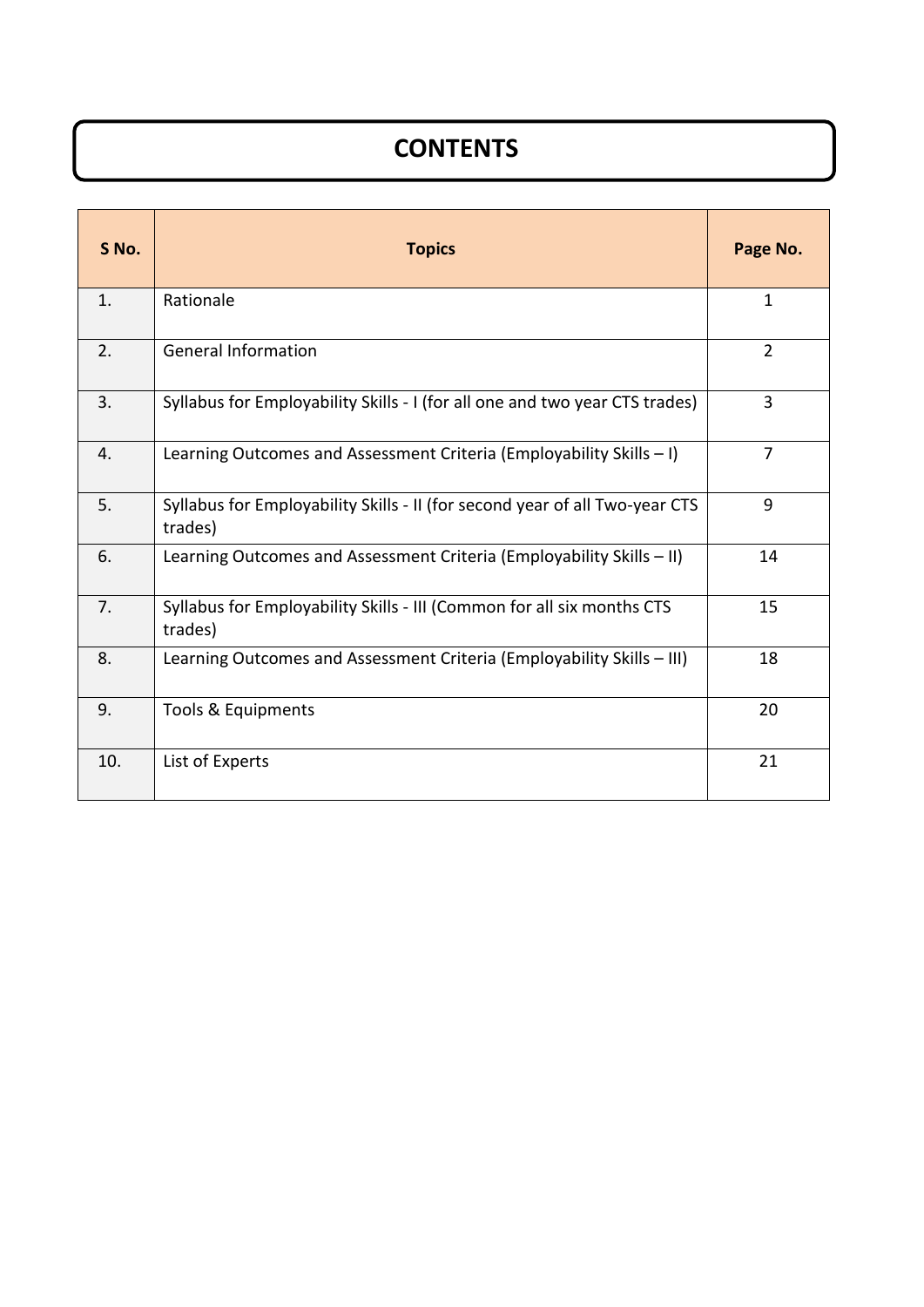#### **RATIONALE**

Employability skills play an important role in one's career. Professional skills are a person's skill set and ability to perform a certain type of activity or task. Employability skills are a person's ability to interact effectively with co-workers and customers. Hard skills are mainly applicable at the work place. Employability skills are applicable both at workplace and outside the work place. Employability skills complement the hard skills which are occupational requirement of a job. It also complements many other activities even outside the work place. Presently employability skills are increasingly sought out by employers in addition to standard qualification. There are instances of professions where employability skills proved to be more important, on a long term basis than occupational skills. Employability skills refer to behavior, communication, IT Skill, work ethics etc. which makes a person suitable to effectively work in a team. Studies suggest that employability skills are equally important indication of job performance as hard skills. The competency level of the worker increases with the Employability skills and takes him to the next level.

Recognizing this importance of soft skills the DGT during its 38<sup>th</sup> Meeting held on 31<sup>st</sup> May, 2011 recommended introduction of subject "Employability Skills" replacing "Social Studies" in ITI curricula. Government of India accepted the above recommendation and introduced the subject "Employability Skills" in ITI curricula in place of "Social Studies" from the August, 2012 session.

In the STRIVE meeting held on 26<sup>th</sup> march 2019 through video conferencing for "Improved Teaching with blended mode of Learning" with CSTARI and NIMI along with DDG (C&P), chaired by DG/AS, It was directed to revamp the present employability skills of 110 Hrs. Accordingly, Employability Skills syllabus of 80 hrs. duration for all six months trades and 160 Hrs. duration for all other one and two year CTS trades is designed during  $1<sup>st</sup>$  year. Further for 2 year CTS trades, an additional 80 Hrs web based module on "English and Communication Skills" is designed and to be implemented during the  $2^{nd}$  year.

3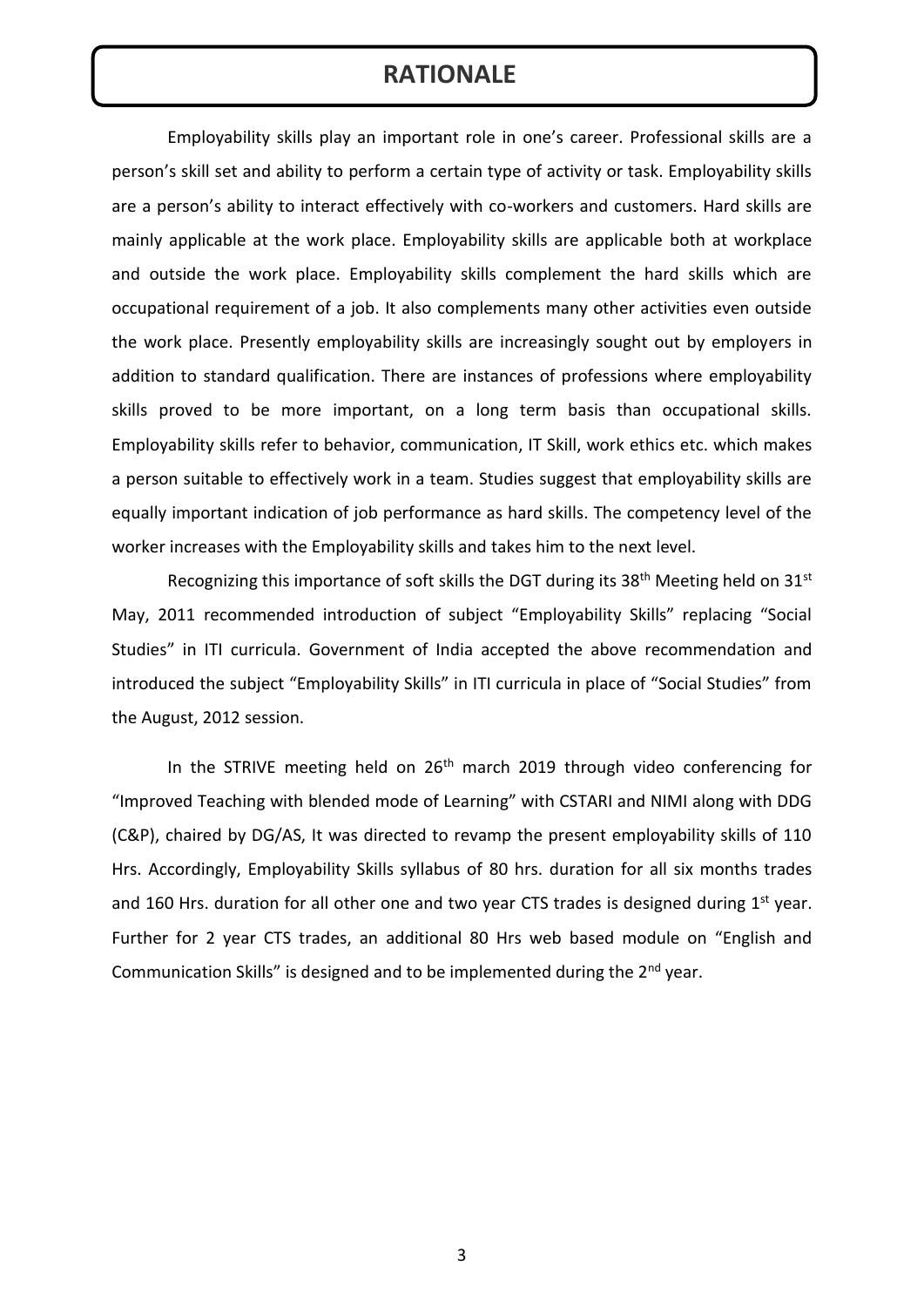#### **GENERAL INFORMATION**

| 1. Name of the subject  | <b>EMPLOYABILITY SKILLS</b>                                                                                                                                                                                                |  |  |
|-------------------------|----------------------------------------------------------------------------------------------------------------------------------------------------------------------------------------------------------------------------|--|--|
| 2. Applicability        | CTS - Mandatory for all trades                                                                                                                                                                                             |  |  |
| 3. Hours of Instruction | 80 Hrs. for all CTS trades of six months duration<br>$\bullet$<br>160 Hrs. in 1 <sup>st</sup> year for all one and two year CTS trades<br>80 hrs. module (Blended mode) in 2 <sup>nd</sup> year for 2 years trade<br>only. |  |  |
| 4. Examination          | The examination for the subject will be held at the end of<br>$\bullet$<br>course / each year                                                                                                                              |  |  |
| 5. Instructor           | MBA/BBA/any Graduate / Diploma in any discipline with Two years'                                                                                                                                                           |  |  |
| Qualification           | experience with short term ToT course in Employability Skills from<br>DGT institutes.<br>(Must have studied English/ Communication Skills and Basic<br>Computer at 12th / Diploma level and above).                        |  |  |
|                         | <b>OR</b>                                                                                                                                                                                                                  |  |  |
|                         | Existing Social Studies Instructors in ITIs with short term ToT course<br>in Employability Skills from DGT institutes.                                                                                                     |  |  |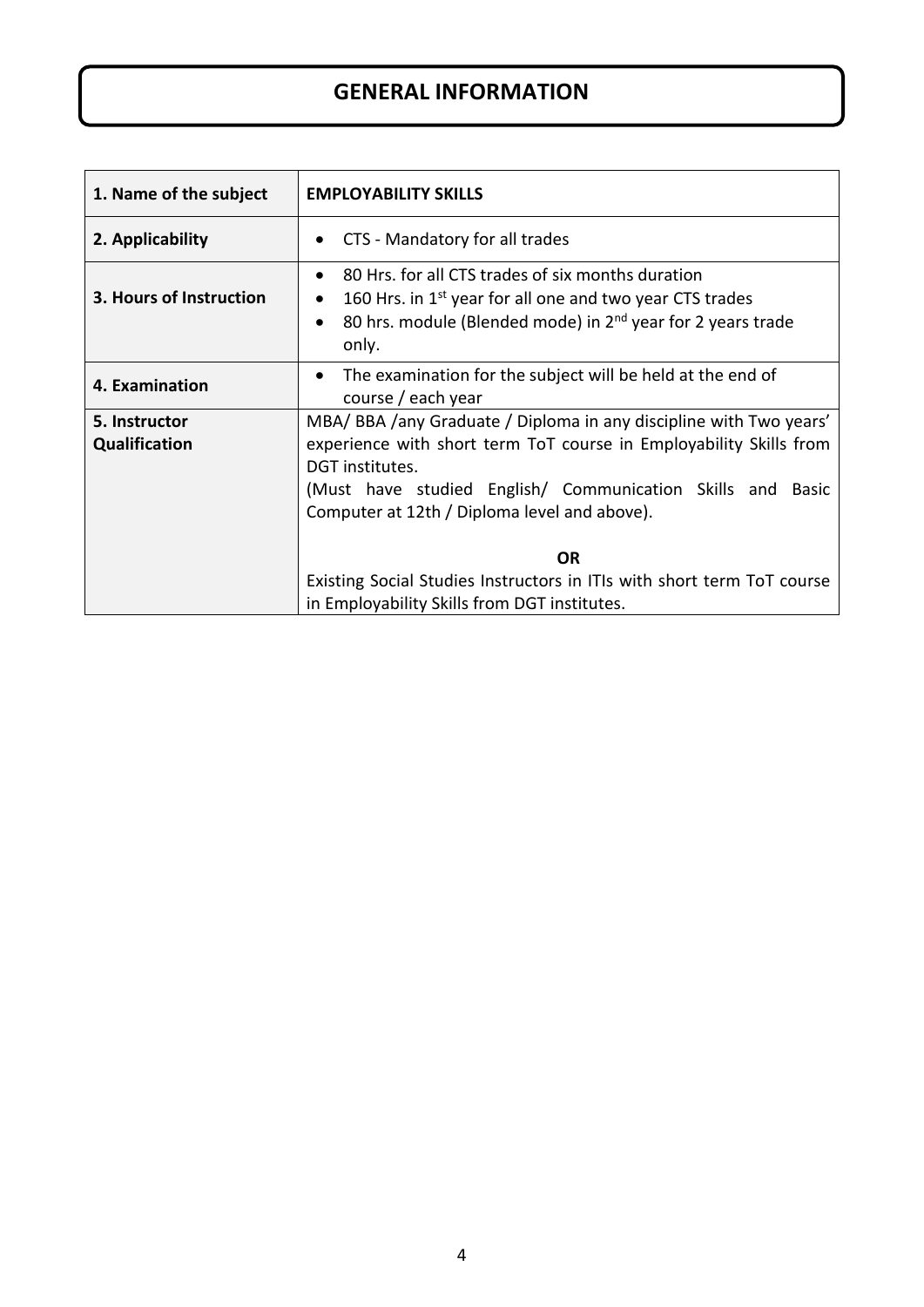# **EMPLOYABILITY SKILLS –I (160 Hrs.)**

# **Common for all One-year and Two-year trades**

| Syllabus for Employability Skills - I (160 Hrs.) |                                                                                |                          |  |
|--------------------------------------------------|--------------------------------------------------------------------------------|--------------------------|--|
| <b>Module</b>                                    | <b>Topics</b>                                                                  |                          |  |
| 1. Behavioral Skills                             |                                                                                | <b>Duration: 10 Hrs.</b> |  |
| <b>Expectation Setting</b>                       | Creating a focused and responsible learning environment                        |                          |  |
| <b>Personal Strength Analysis/</b>               | Self-awareness and confidence building                                         |                          |  |
| <b>Strength Blindness</b>                        |                                                                                |                          |  |
| <b>Perception Management</b>                     | Display Professionalism at the institute and work place                        |                          |  |
| <b>Ethics, Values&amp; Etiquette</b>             | Increased social initiations relationships and networks                        |                          |  |
|                                                  | Acceptance of peers from different cultures and social groups and work with    |                          |  |
|                                                  | them.                                                                          |                          |  |
|                                                  | Collaboration with team to prioritize the common goal and compromise           |                          |  |
|                                                  | individual priorities.                                                         |                          |  |
| <b>Social Etiquette</b>                          | Characteristic of a responsible citizen- Display the same by respecting self,  |                          |  |
|                                                  | others, environment, care for duty and value for time.                         |                          |  |
| <b>Role Modeling</b>                             | Adopting best practices and aspire to follow success stories of individual for |                          |  |
| personal development.                            |                                                                                |                          |  |
| 2. English Literacy                              |                                                                                | <b>Duration: 30 Hrs.</b> |  |
| <b>Functional English</b>                        | Importance of Learning English                                                 |                          |  |
|                                                  | Different Naming words, Words used for replacing names, Action words,          |                          |  |
|                                                  | Describing people, place and their use.                                        |                          |  |
|                                                  | Introduction to punctuation - Comma, Full stop, Question mark.                 |                          |  |
|                                                  | Singular plural                                                                |                          |  |
|                                                  | Change of tense - Simple present, past; present, past progressive              |                          |  |
|                                                  | Construction of simple sentences - Kinds of sentences                          |                          |  |
|                                                  | Usage of appropriate words to express themselves                               |                          |  |
|                                                  | Greetings & Self Introduction                                                  |                          |  |
|                                                  | Asking &responding to questions                                                |                          |  |
|                                                  | Sharing information with others                                                |                          |  |
|                                                  | Formal & Informal communication                                                |                          |  |
|                                                  | Speak and provide information about workplace                                  |                          |  |
|                                                  | Discussions on current happenings.                                             |                          |  |
| <b>Reading</b>                                   | Reading simple sentences about:                                                |                          |  |
|                                                  | a) Self                                                                        |                          |  |
|                                                  | b) Work                                                                        |                          |  |
|                                                  | c) Environment                                                                 |                          |  |
| <b>Written English</b>                           | Simple writing skills                                                          |                          |  |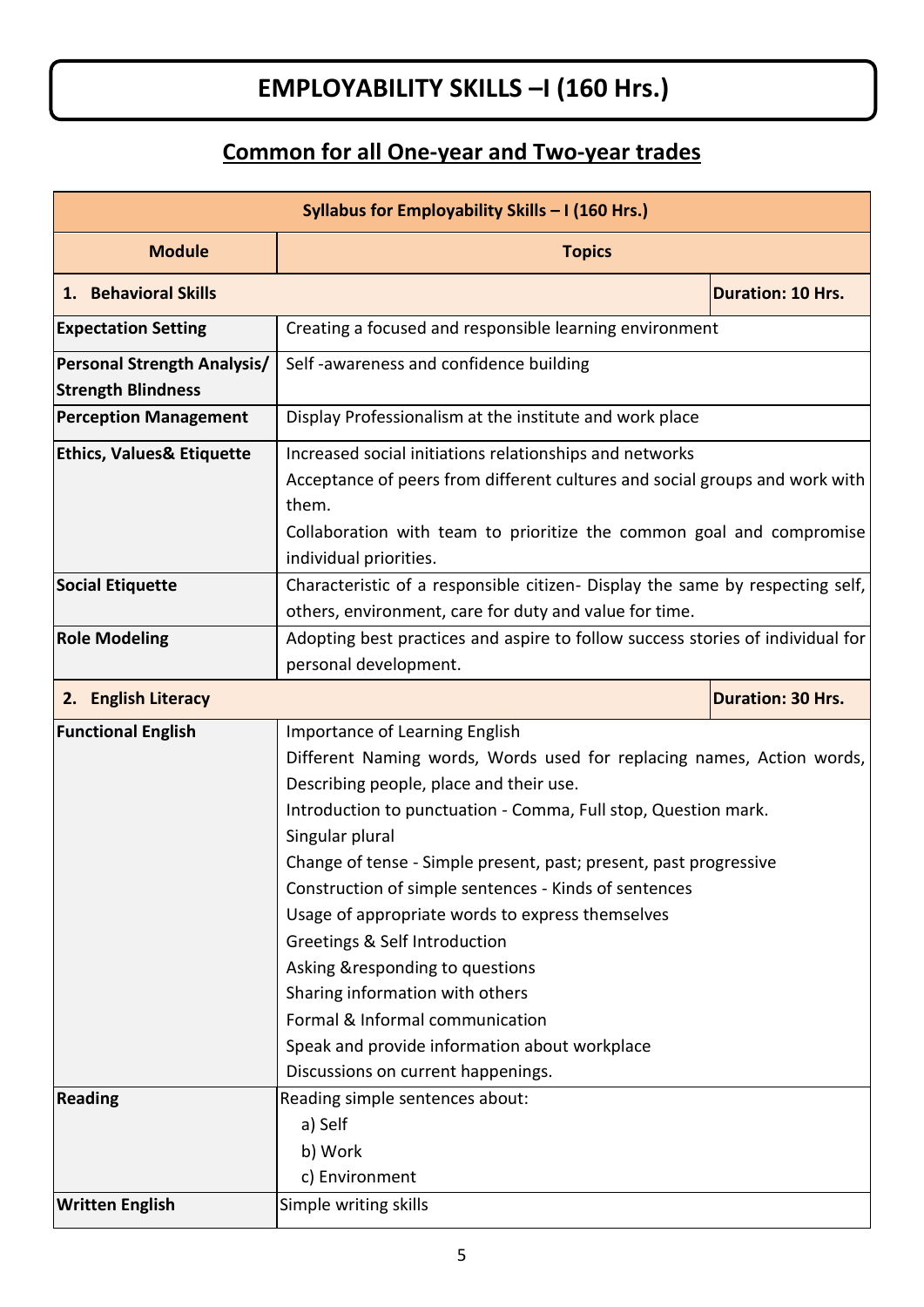| <b>3. Communication Skills</b> |                                                                                                                                                                                                                                                                          | <b>Duration: 20 Hrs.</b> |
|--------------------------------|--------------------------------------------------------------------------------------------------------------------------------------------------------------------------------------------------------------------------------------------------------------------------|--------------------------|
| <b>Self-Introduction</b>       | Interview Skills/Confidence Building                                                                                                                                                                                                                                     |                          |
| <b>Perception Management</b>   | Professionalism and Display of same at the institute and work place                                                                                                                                                                                                      |                          |
| a. Verbal Communication        | Understand the usage of appropriate words to express themselves                                                                                                                                                                                                          |                          |
|                                | Communicate effectively on telephone.                                                                                                                                                                                                                                    |                          |
| b. Non-Verbal                  | Manage Personal Hygiene and Presentation                                                                                                                                                                                                                                 |                          |
| Communication                  | Positive body language: adopt and use it appropriately to build a positive                                                                                                                                                                                               |                          |
|                                | impression                                                                                                                                                                                                                                                               |                          |
|                                | Different spatial zones: Understanding and need to maintain it, create safe                                                                                                                                                                                              |                          |
|                                | zones for communication                                                                                                                                                                                                                                                  |                          |
|                                | Maintaining appropriate eye-contact in building trust and confidence                                                                                                                                                                                                     |                          |
|                                | Impact of touch in a formal environment.                                                                                                                                                                                                                                 |                          |
|                                | Acceptable and unacceptable touch.                                                                                                                                                                                                                                       |                          |
|                                | Role of tone in any communication.                                                                                                                                                                                                                                       |                          |
| <b>Campus to Work</b>          | Time Management and Planning Skills                                                                                                                                                                                                                                      |                          |
|                                | Interview skills- its phases & ways to crack interview.                                                                                                                                                                                                                  |                          |
|                                | Handling setbacks/rejection and recover from it with an action plan.                                                                                                                                                                                                     |                          |
|                                | Developing strong professional contacts/network to gain support in learning                                                                                                                                                                                              |                          |
|                                | process and career as a whole.                                                                                                                                                                                                                                           |                          |
| 4. I.T. Literacy               |                                                                                                                                                                                                                                                                          | <b>Duration: 20 Hrs.</b> |
| <b>Basics of Computers</b>     | Introduction to Computers and its applications. Hardware and peripherals.<br>Starting and shutting down of computer. Basic of computer Networks.                                                                                                                         |                          |
| <b>Operating System</b>        | Basics of Operating System. Types of Operating Systems. User interface of<br>Windows 10 OS/ latest. Create, Copy, Move and delete Files and Folders. Use<br>of External memory like pen drive, CD, DVD etc, Introduction to inbuilt<br>windows apps, Tools and features. |                          |
| <b>MS-Word</b>                 | Basic operating of Word Processing. Creating, opening and closing                                                                                                                                                                                                        |                          |
|                                | Documents. Use of shortcuts, Creating and Editing of Text, Formatting the                                                                                                                                                                                                |                          |
|                                | Text. Creating simple document like - resume, letter writing, job application                                                                                                                                                                                            |                          |
|                                | etc., Printing document.                                                                                                                                                                                                                                                 |                          |
| <b>MS-Excel</b>                | Basics of Excel worksheet & its importance. Creating simple worksheets.                                                                                                                                                                                                  |                          |
|                                | Adding and average functions. Printing of simple excel sheets.                                                                                                                                                                                                           |                          |
| Web browsers & Search          | Introduction to world wide web (WWW), Useful websites, web browser -                                                                                                                                                                                                     |                          |
| <b>Engines</b>                 | usage, search engine etc. Using popular sites like Bharat Skills, Skill Training                                                                                                                                                                                         |                          |
|                                | related Government portals, naukri.com and other job portals, CITS                                                                                                                                                                                                       |                          |
|                                | applications, Apprenticeship portal (NAPS), resize images, signing up, Online                                                                                                                                                                                            |                          |
|                                | fund transfer using UPI gateway.                                                                                                                                                                                                                                         |                          |
| Email                          | Creating & using an email account -like Gmail or any other.                                                                                                                                                                                                              |                          |
|                                | Usage of CC & BCC.                                                                                                                                                                                                                                                       |                          |
|                                | <b>Attaching documents</b>                                                                                                                                                                                                                                               |                          |
|                                | Checking email and composing Email.                                                                                                                                                                                                                                      |                          |
| <b>Mobile application</b>      | Scanning QR/AR code, Sharing best practices and downloading trade related                                                                                                                                                                                                |                          |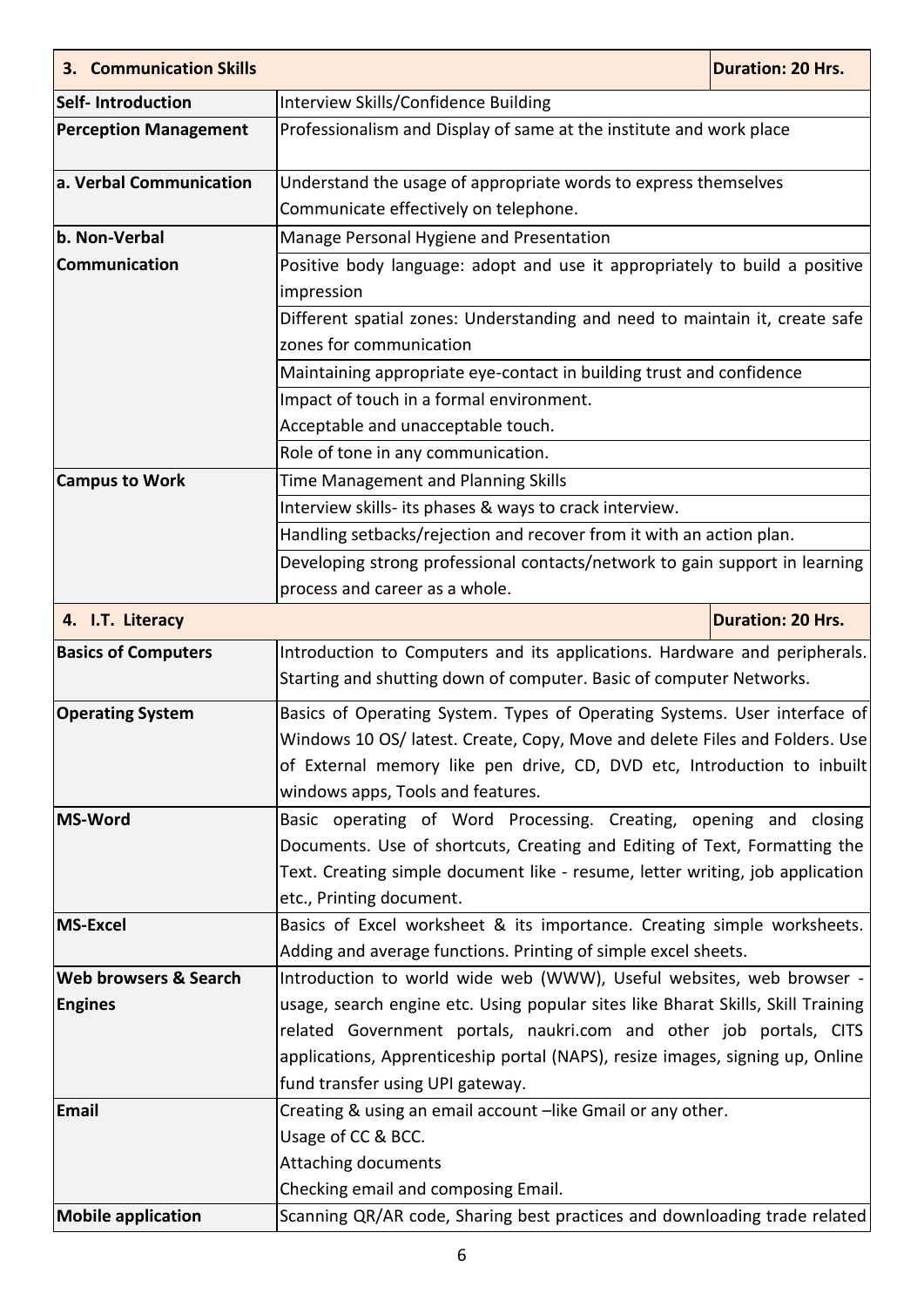| videos using Wi-Fi, Fund transfer through App like BHIM.                                                  |                                                                               |                          |  |
|-----------------------------------------------------------------------------------------------------------|-------------------------------------------------------------------------------|--------------------------|--|
| 5. Entrepreneurship Skills                                                                                |                                                                               | <b>Duration: 20 Hrs.</b> |  |
| <b>Entrepreneur</b>                                                                                       | Need of becoming entrepreneur.                                                |                          |  |
|                                                                                                           |                                                                               |                          |  |
|                                                                                                           | Enabling environment available to become an entrepreneur.                     |                          |  |
|                                                                                                           | Different Govt. institutions/schemes promoting Entrepreneur viz., Gramin      |                          |  |
|                                                                                                           | banks, PMMY-MUDRA loans, DIC, SIDA, SISI, NSIC, SIDO.                         |                          |  |
|                                                                                                           | Ways to set up an enterprise and different aspects involved viz., legal       |                          |  |
|                                                                                                           | compliances, Marketing aspect, Budgeting, etc.                                |                          |  |
|                                                                                                           | Day to day monitoring mechanism for Maintaining an enterprise.                |                          |  |
|                                                                                                           | Different Government schemes supporting entrepreneurship.                     |                          |  |
|                                                                                                           | Examples of successful and unsuccessful entrepreneurs.                        |                          |  |
| 6. Maintaining Efficiency at Workplace                                                                    |                                                                               | <b>Duration: 10 Hrs.</b> |  |
| <b>Maintaining Efficiency at</b>                                                                          | Factors affecting productivity                                                |                          |  |
| Workplace                                                                                                 | <b>Improving Productivity</b>                                                 |                          |  |
|                                                                                                           | Personal finance literacy Planning, Saving, Tax, Govt. schemes for financial  |                          |  |
|                                                                                                           | safety e.g. Pradhan Mantri Jeevan Jyoti Bima Yojana (PMJJBY), etc.            |                          |  |
| 7. Occupational Safety, Health and Environment Education                                                  |                                                                               | <b>Duration: 10 Hrs.</b> |  |
| <b>Safety and Health</b>                                                                                  | Introduction to Occupational Safety & health at work place, Occupational      |                          |  |
|                                                                                                           | Hygiene                                                                       |                          |  |
| <b>Occupational Hazards</b><br>Basic Hazards. Chemical , Physical (Electrical, Temperature, Illumination) |                                                                               |                          |  |
|                                                                                                           | Ergonomic, Biological, Vibro acoustic, Mechanical, Psychosocial               | Hazards,                 |  |
|                                                                                                           | Prevention of hazards                                                         |                          |  |
| <b>Accident and Safety</b>                                                                                | Different types of Personal Protective Equipment (PPE). Accident Prevention   |                          |  |
|                                                                                                           | techniques.                                                                   |                          |  |
| <b>First-aid</b>                                                                                          | Care of injured & Sick at the workplace. First-Aid& Transportation of sick    |                          |  |
|                                                                                                           | person.                                                                       |                          |  |
| <b>Basic provisions on safety</b>                                                                         | Basic provisions of safety & health                                           |                          |  |
| and Health                                                                                                |                                                                               |                          |  |
| <b>Environmental Issues</b>                                                                               | Introduction to Environment, ecosystem and factors causing imbalance          |                          |  |
|                                                                                                           | Pollution and pollutants including liquid, gaseous, solid and hazardous waste |                          |  |
|                                                                                                           | Protecting the environment - Energy Conservation, ground water, global        |                          |  |
|                                                                                                           | warming                                                                       |                          |  |
|                                                                                                           | Responsibility about the environment                                          |                          |  |
|                                                                                                           | Segregation and disposal of waste                                             |                          |  |
| <b>Environmental ethics</b>                                                                               | Different actions people that affect others and the environment.              |                          |  |
| Types, causes & effects, areas in India that are prone to be affected,                                    |                                                                               |                          |  |
| <b>Disaster Management</b>                                                                                | preparedness & mitigation, dos and don'ts- Before, During and After any       |                          |  |
|                                                                                                           | Disaster, how to reduce man-made disasters.                                   |                          |  |
| 8. Essential skills for success                                                                           |                                                                               | <b>Duration: 10 Hrs.</b> |  |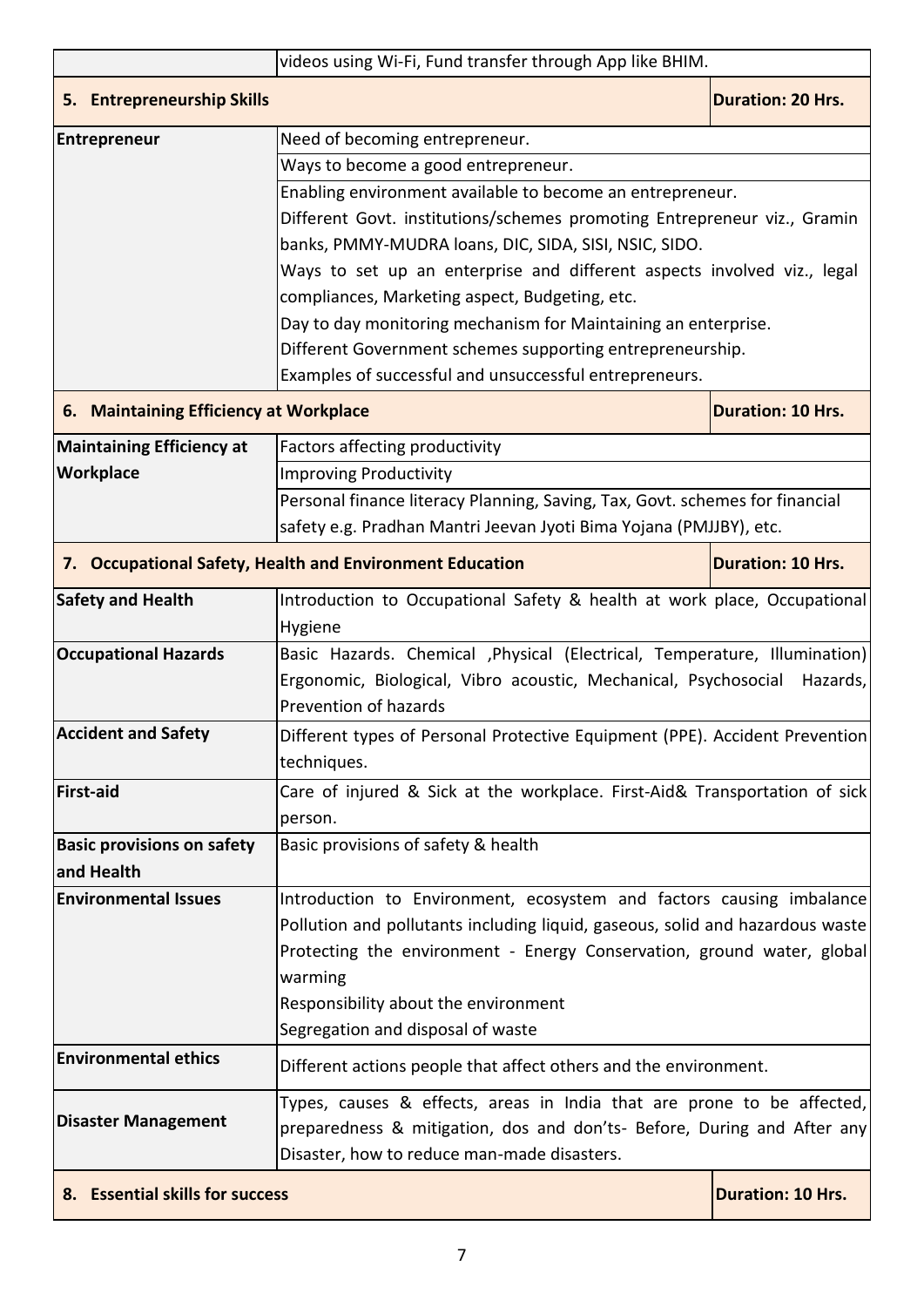| <b>Essential skills for success</b>                | Building basic skills to navigate life and career.                                                |                          |  |
|----------------------------------------------------|---------------------------------------------------------------------------------------------------|--------------------------|--|
|                                                    | Self-Awareness, articulating personal values, Value-based decision making,<br>Dilemma situations. |                          |  |
|                                                    | Identify sources and types of stress (positive / negative stress), Managing                       |                          |  |
|                                                    | stress (long-term / short-term), Handling rejection and building resilience,                      |                          |  |
|                                                    | Identify day wasters.                                                                             |                          |  |
| 9. Labour Welfare Legislation                      |                                                                                                   | <b>Duration: 05 Hrs.</b> |  |
| Labour Welfare Legislation                         | Benefits guaranteed under various acts- Factories Act, Apprenticeship Act,                        |                          |  |
|                                                    | Employees State Insurance Act (ESI), Payment Wages Act, Employees                                 |                          |  |
|                                                    | Provident Fund Act, The Workmen's compensation Act, POSH. Interpret                               |                          |  |
|                                                    | applicable labour and industrial laws.                                                            |                          |  |
| <b>10. Quality Management</b>                      | <b>Duration: 05 Hrs.</b>                                                                          |                          |  |
| <b>Quality Concept and</b><br><b>Consciousness</b> | Create awareness on introduction of quality Concepts.                                             |                          |  |
| <b>Concept of Quality</b>                          |                                                                                                   |                          |  |
| <b>Management (QMS) &amp;</b><br><b>PDCA</b>       | Concept of Quality Management (QMS), PDCA, Fishbone, 5S, 5D, KAIZEN                               |                          |  |
| <b>Concept of ISO</b>                              | Introduction of ISO                                                                               |                          |  |
| 11. Preparation to the world of work               | <b>Duration: 10 Hrs.</b>                                                                          |                          |  |
| <b>Career Plan</b>                                 | Identify the difference between job and career                                                    |                          |  |
| <b>Basic Professional Skills</b>                   | Job roles available in respective trades                                                          |                          |  |
| <b>Career Pathways</b>                             | Awareness of industries, and the respective professional pathways                                 |                          |  |
| Search and apply for a job                         | Awareness of higher education / up skilling (short-term) options                                  |                          |  |
|                                                    | Steps involved in online application for Instructor course, Apprenticeship and                    |                          |  |
|                                                    | different jobs in popular site like theindiajobs.com, naukri.com,                                 |                          |  |
|                                                    | monsterindia.com, Govt. website.                                                                  |                          |  |
| 12. Customer Interaction / service                 |                                                                                                   | <b>Duration: 10 Hrs.</b> |  |
| <b>Greeting customers</b>                          | Forms of greeting                                                                                 |                          |  |
| Probing-understanding                              | Use of positive body language                                                                     |                          |  |
| customer requirements                              |                                                                                                   |                          |  |
| <b>Handling grievances</b>                         | Handling grievances (Use of ask-listen-repeat technique)                                          |                          |  |
| <b>Relationship building with</b>                  | Relationship building with customers, importance of probing.                                      |                          |  |
| customers                                          |                                                                                                   |                          |  |
| of probing                                         | To identify the importance Use of open-ended/ close-ended questions to gauge requirement          |                          |  |
|                                                    |                                                                                                   |                          |  |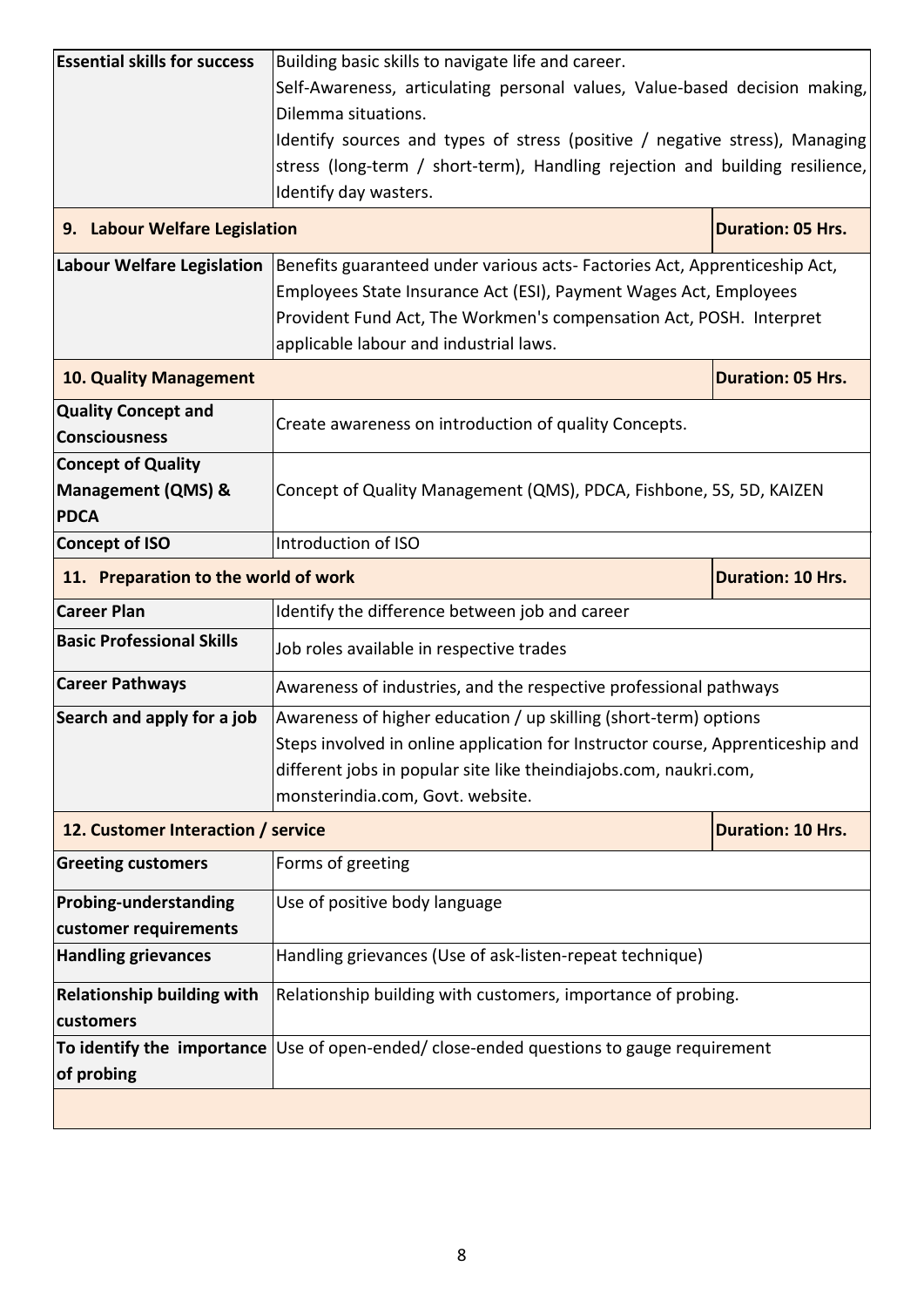# **LEARNING OUTCOMES AND ASSESSMENT CRITERIA**

| <b>EMPLOYABILITY SKILLS - I</b>             |                                                                                                                                                                                                                          |  |  |
|---------------------------------------------|--------------------------------------------------------------------------------------------------------------------------------------------------------------------------------------------------------------------------|--|--|
| <b>LEARNING OUTCOME</b>                     | <b>ASSESSMENT CRITERIA</b>                                                                                                                                                                                               |  |  |
| 1. Apply safe working<br>practices          | Follow and maintain procedures to achieve a safe working<br>environment in line with occupational health and safety<br>regulations and requirements and according to site policy.                                        |  |  |
|                                             | Report all unsafe situations according to site policy<br>Identify and take necessary precautions on fire and safety hazards<br>and report according to procedures.                                                       |  |  |
|                                             | Identify, handle and store / dispose of dangerous goods and<br>substances according to site policy and procedures following safety<br>regulations and requirements.                                                      |  |  |
|                                             | Identify site policies and procedures in regard to illness or<br>accident.                                                                                                                                               |  |  |
|                                             | Apply safety alarms accurately.<br>Report supervisor/ Competent of authority in the event of accident<br>or sickness of any staff and record accident details correctly<br>according to site accident/injury procedures. |  |  |
|                                             | Execute site evacuation procedures according to site policy.<br>Use Personal Protective Equipment (PPE) as per related working                                                                                           |  |  |
|                                             | environment.                                                                                                                                                                                                             |  |  |
|                                             | aid<br>and<br>them<br>under<br>different<br>Perform<br>first<br>basic<br>use<br>circumstances.                                                                                                                           |  |  |
|                                             | Use different fire extinguisher as per requirement during Drill or<br>other necessary situation.                                                                                                                         |  |  |
| Comply with environment<br>2.               | Identify environmental pollution & contribute to the avoidance of                                                                                                                                                        |  |  |
| regulation and                              | instances of environmental pollution.                                                                                                                                                                                    |  |  |
| housekeeping.                               | Apply different components of 5S in the working environment.                                                                                                                                                             |  |  |
|                                             | Use energy and materials in an environment friendly manner.                                                                                                                                                              |  |  |
|                                             | Reduce waste and dispose of the waste as per procedure.                                                                                                                                                                  |  |  |
| 3. Interpret & use formal and               | Identify and use appropriate words for communication.                                                                                                                                                                    |  |  |
| technical communication.                    | Choose proper tools to communicate.                                                                                                                                                                                      |  |  |
|                                             | Use Positive body language while communicating.                                                                                                                                                                          |  |  |
|                                             | Maintain proper eye contact to built trust and confidence.                                                                                                                                                               |  |  |
|                                             |                                                                                                                                                                                                                          |  |  |
| 4. Apply the concept in                     | Identify the trades and critical ingredients.                                                                                                                                                                            |  |  |
| productivity & quality                      | Identify factors affecting productivity.                                                                                                                                                                                 |  |  |
| management in day to day<br>work to improve | Awareness on quality concepts.                                                                                                                                                                                           |  |  |
| productivity & quality.                     | Maintain quality management systems (QMS) via using PDCA,<br>Fishbone, 5S, 5D, Kaizen.                                                                                                                                   |  |  |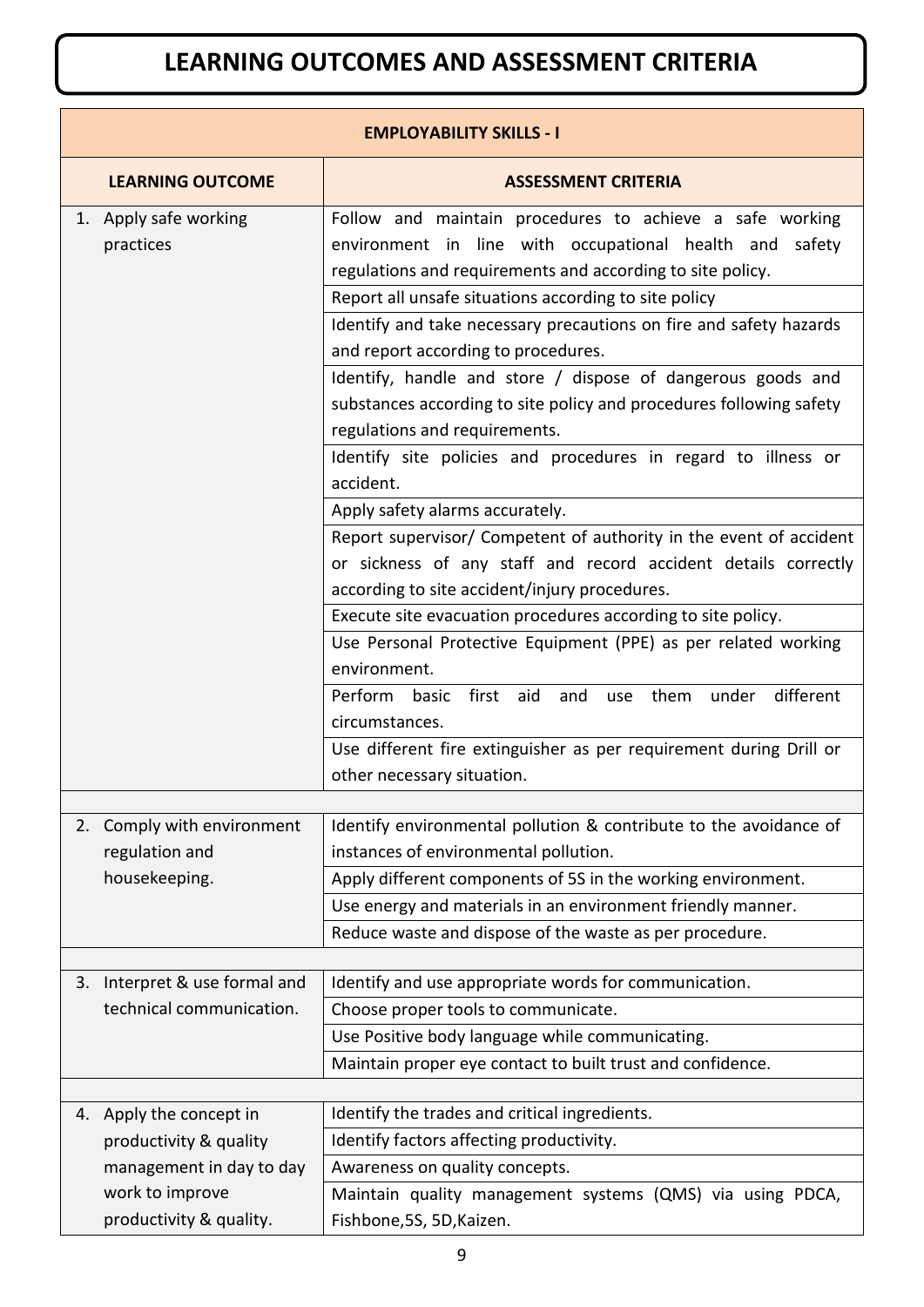|    | 5. List and interpret various | Explain benefits guaranteed under various applicable Acts.          |  |
|----|-------------------------------|---------------------------------------------------------------------|--|
|    | acts of labour welfare        | Interpret applicable labour and industrial laws.                    |  |
|    | legislation.                  |                                                                     |  |
|    |                               |                                                                     |  |
| 6. | Explain energy                | Explain energy conservation, cause of global warming and            |  |
|    | conservation, global          | pollution.                                                          |  |
|    | warming and pollution and     | Show protective measures to balance the resources of nature.        |  |
|    | contribute in day to day      | Explain effects of global warming and its precautions from damage.  |  |
|    | work by optimally using       | Dispose waste following standard procedure.                         |  |
|    | available resources.          |                                                                     |  |
|    |                               |                                                                     |  |
| 7. | Explain personnel finance,    | Explain personnel finance and entrepreneurship.                     |  |
|    | entrepreneurship and          | Explain role of various schemes and institutes for self-employment  |  |
|    | manage/organize related       | i.e. DIC, SIDA, SISI, NSIC, SIDO, Idea for financing/ non-financing |  |
|    | task in day to day work for   | support agencies to familiarize with the Policies/Programmes,       |  |
|    | personal & societal growth.   | procedure and available schemes.                                    |  |
|    |                               | Prepare Project report to become an entrepreneur for submission     |  |
|    |                               | to financial institutions.                                          |  |
|    |                               |                                                                     |  |
| 8. | Utilize basic computer        | Work with MS Office viz., word, excel, etc.                         |  |
|    | applications and internet to  | Use internet for finding out various data pertaining to the trade.  |  |
|    | take benefit of IT            |                                                                     |  |
|    | developments in the           |                                                                     |  |
|    | industry.                     |                                                                     |  |
|    |                               |                                                                     |  |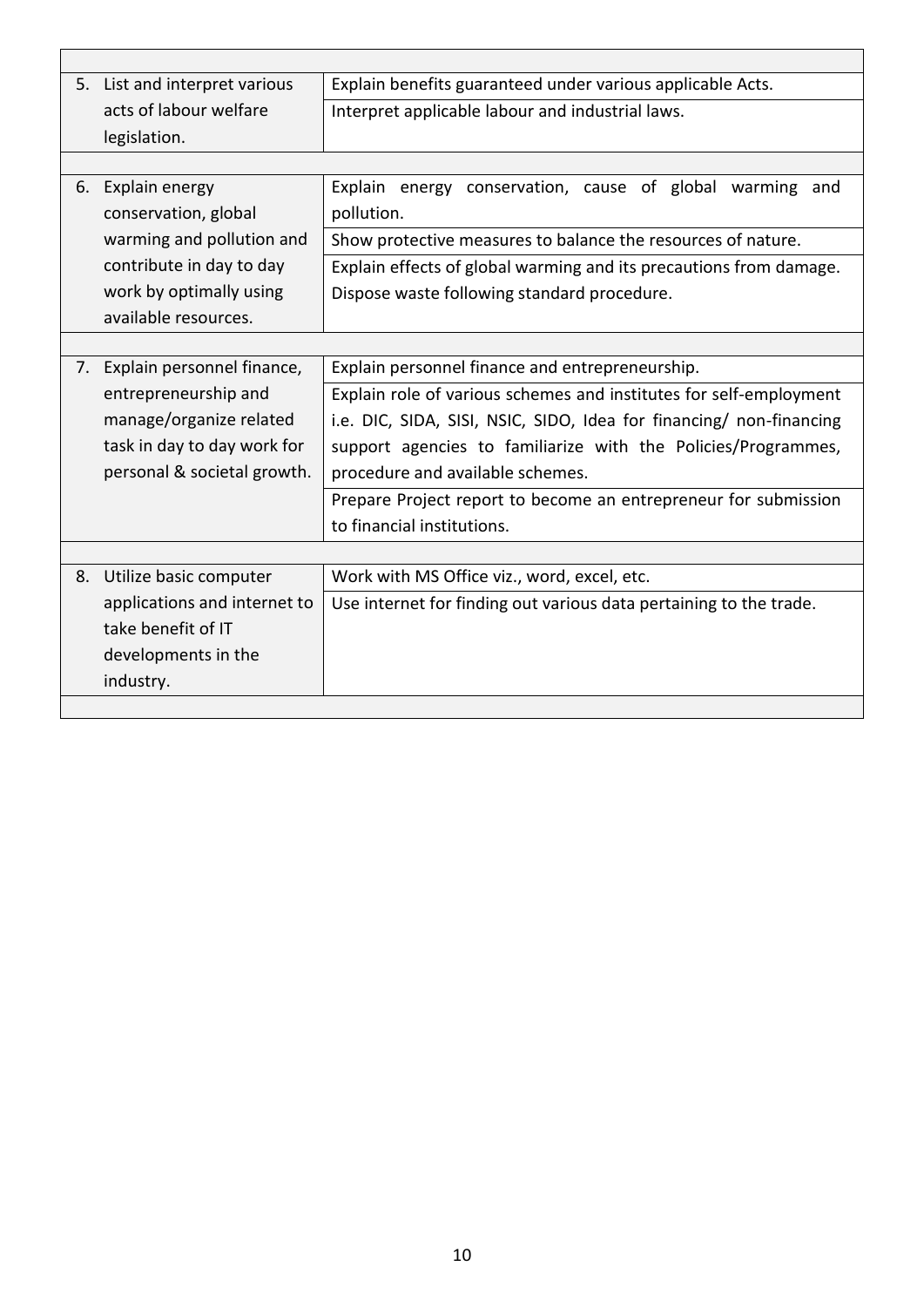# **EMPLOYABILITY SKILLS –II (80 Hrs.)**

# **For second year of all Two-year trades**

| <b>EMPLOYABILITY SKILLS-II (Blended Mode)</b> |                                                |                                       |  |
|-----------------------------------------------|------------------------------------------------|---------------------------------------|--|
| <b>Module</b>                                 | <b>Topics</b>                                  | <b>Methodology</b>                    |  |
| 1. English Literacy                           |                                                | <b>Duration: 20 Hrs.</b><br>Marks: 12 |  |
| Me/Myself,                                    | Greetings                                      |                                       |  |
| <b>We/Ourselves</b>                           | Introducing yourself                           | Student<br>speaks &<br>writes<br>1    |  |
|                                               | Talking about your family                      | paragraph about themselves            |  |
|                                               | Likes and dislikes                             |                                       |  |
| <b>Role Models</b>                            | Introduce their role model                     | Group activity $-$ who are the role   |  |
|                                               | Discuss strength and weakness / criticism etc. | models of each group. Displayed       |  |
|                                               | Adjectives, verbs, pronouns etc. all covered.  | on a chart with pictures and text -   |  |
|                                               | Write up about this person                     | make a collage and present.           |  |
| <b>My Society</b>                             | Describe your surrounding                      |                                       |  |
|                                               | Changes in your environment                    |                                       |  |
|                                               | Dos and dont's                                 |                                       |  |
|                                               | Dumping of garbage                             | Summarizing the discussion            |  |
|                                               | Use of plastic                                 | Pictures of something in the past /   |  |
|                                               | Water conservation                             | what it is now                        |  |
|                                               | Strength and weakness                          |                                       |  |
|                                               | Roads / pollution                              |                                       |  |
|                                               | Gardens                                        |                                       |  |
| <b>My Interests</b>                           | Theme parks                                    | their<br>Student                      |  |
|                                               | Historical areas / cities (places)             | speaks<br>about                       |  |
|                                               | Adventure - sea, mountain, beaches             | favorite place / area of interest /   |  |
|                                               | Hobbies                                        | hobby and why they like it            |  |
| <b>My Work</b>                                | What they want to do                           | Bring a newspaper clipping / news     |  |
|                                               | Why they want to do it                         | item of that industry and discuss it  |  |
|                                               | What do they know about this opportunity       | [individual activity - everyone has   |  |
|                                               | Competition / sector                           | totalk about it and write about it]   |  |
| <b>App based Learning</b>                     | Actual speaking practice - all 4 skills tested | App based learning practice by the    |  |
|                                               | Gamified                                       | popular<br>trainee<br>using<br>apps   |  |
|                                               | <b>Vernacular Capability</b>                   | available                             |  |
|                                               | Mapped to what is covered in class             |                                       |  |
|                                               | <b>Benefits</b>                                |                                       |  |
|                                               | Interactive                                    |                                       |  |
|                                               | Self-confidence                                |                                       |  |
|                                               | High engagement                                |                                       |  |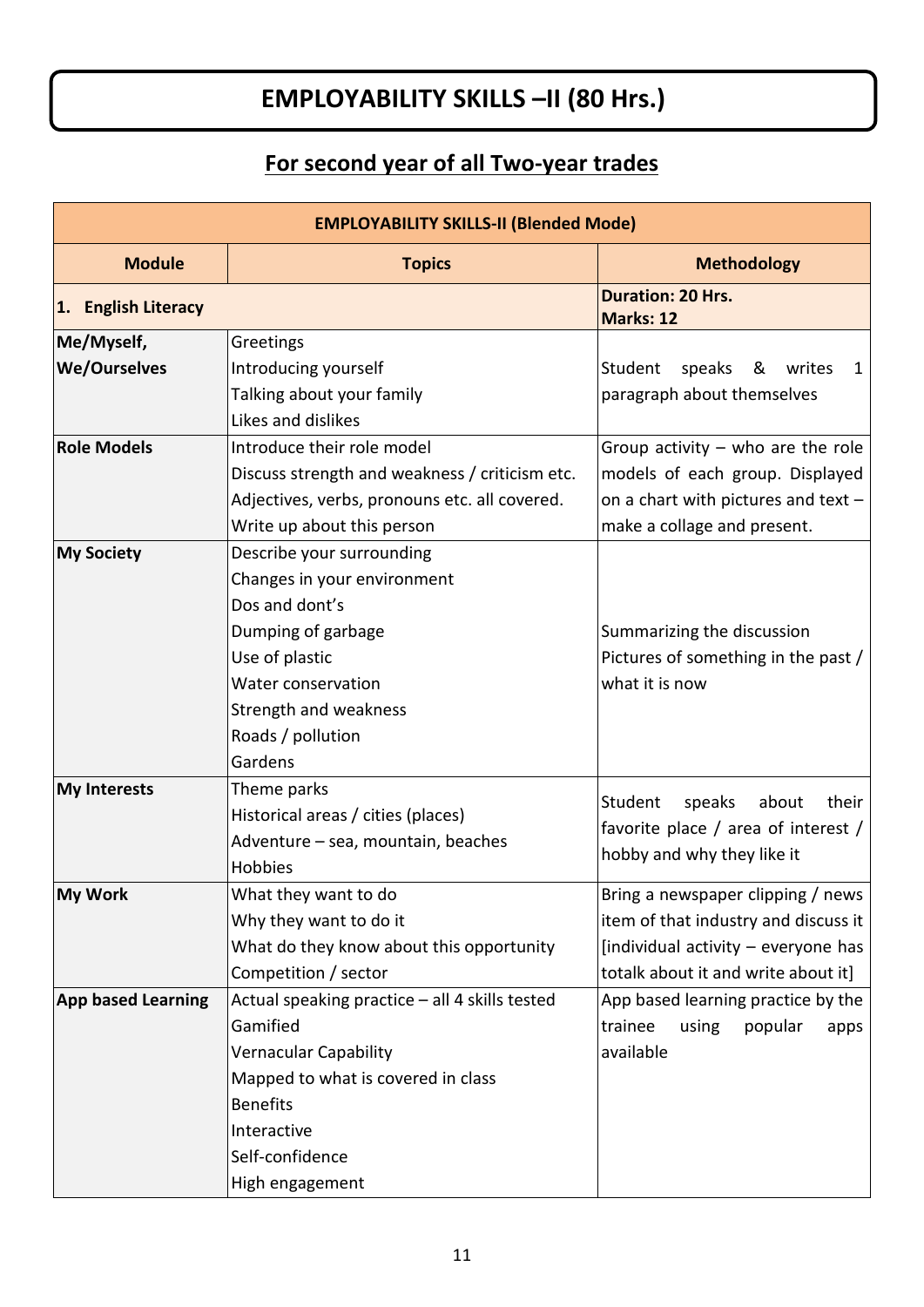| 2. Communication Skills<br>Personal                                                                       | <b>Reflection Template</b>                                                                                                                                                                                                                             | Marks: 12<br>Self-reflection -Pg 193                                |
|-----------------------------------------------------------------------------------------------------------|--------------------------------------------------------------------------------------------------------------------------------------------------------------------------------------------------------------------------------------------------------|---------------------------------------------------------------------|
|                                                                                                           |                                                                                                                                                                                                                                                        |                                                                     |
|                                                                                                           |                                                                                                                                                                                                                                                        |                                                                     |
|                                                                                                           | Revision                                                                                                                                                                                                                                               | Case study from the workplace -                                     |
|                                                                                                           | Importance of Communication                                                                                                                                                                                                                            | videos                                                              |
|                                                                                                           | <b>Managing Emotions</b>                                                                                                                                                                                                                               | Reflection on Industry visit                                        |
|                                                                                                           | Create online profile + Formal Introduction of                                                                                                                                                                                                         | Digital<br>practice +<br>Classroom                                  |
|                                                                                                           | self (based on the industry)                                                                                                                                                                                                                           | Practice                                                            |
| Interpersonal                                                                                             | Giving and Receiving Feedback                                                                                                                                                                                                                          | Burgar Feedback Template<br>&                                       |
|                                                                                                           | Communication based on context - Formal,                                                                                                                                                                                                               | Practice                                                            |
|                                                                                                           | Informal                                                                                                                                                                                                                                               | Role play and Peer Evaluation                                       |
|                                                                                                           | Verbal & Non-verbal                                                                                                                                                                                                                                    | Role Play & Reflection                                              |
|                                                                                                           | <b>Listening Skills</b>                                                                                                                                                                                                                                | Gender Pledge                                                       |
|                                                                                                           | <b>Gender Sensitivity</b>                                                                                                                                                                                                                              |                                                                     |
|                                                                                                           | Application of Gender sensitivity                                                                                                                                                                                                                      |                                                                     |
| Workplace                                                                                                 | Interview Preparation (With Resume, Formal                                                                                                                                                                                                             | Scenario<br>Career<br>Day:<br>based                                 |
| Communication                                                                                             | Dress)                                                                                                                                                                                                                                                 | activity, with Guest Lecture or HR                                  |
|                                                                                                           | Communication Etiquette:                                                                                                                                                                                                                               | person                                                              |
|                                                                                                           | a. Mobile Applications for the workplace                                                                                                                                                                                                               | Reflection<br>Market<br>of<br>Scan                                  |
|                                                                                                           | b. Fake News                                                                                                                                                                                                                                           | Trade specific examples + Role                                      |
|                                                                                                           | <b>Customer Interaction</b>                                                                                                                                                                                                                            | play                                                                |
|                                                                                                           | a. Defining my customer (other department,                                                                                                                                                                                                             | Case Study                                                          |
|                                                                                                           | client)                                                                                                                                                                                                                                                | Role Play                                                           |
|                                                                                                           | b. Communication based on the customer base                                                                                                                                                                                                            | Case Study                                                          |
|                                                                                                           | Workplace Communication - Peer, Superior,                                                                                                                                                                                                              | Digital practice via email                                          |
|                                                                                                           | Junior                                                                                                                                                                                                                                                 |                                                                     |
|                                                                                                           | <b>Formal Communication - Practice</b>                                                                                                                                                                                                                 |                                                                     |
|                                                                                                           |                                                                                                                                                                                                                                                        | <b>Duration: 15 Hrs.</b>                                            |
| 3. I.T. Literacy                                                                                          |                                                                                                                                                                                                                                                        | Marks: 10                                                           |
| <b>MS-PowerPoint</b>                                                                                      | Basics - creating, opening, closing, slideshow                                                                                                                                                                                                         | task-based<br>audiovisual,<br>ppt,                                  |
|                                                                                                           |                                                                                                                                                                                                                                                        | activities.                                                         |
|                                                                                                           |                                                                                                                                                                                                                                                        |                                                                     |
|                                                                                                           |                                                                                                                                                                                                                                                        |                                                                     |
|                                                                                                           |                                                                                                                                                                                                                                                        |                                                                     |
|                                                                                                           |                                                                                                                                                                                                                                                        |                                                                     |
|                                                                                                           |                                                                                                                                                                                                                                                        |                                                                     |
|                                                                                                           |                                                                                                                                                                                                                                                        |                                                                     |
|                                                                                                           |                                                                                                                                                                                                                                                        |                                                                     |
| computing                                                                                                 | accessing, storing and retrieving file through                                                                                                                                                                                                         | demonstration                                                       |
|                                                                                                           | google drive                                                                                                                                                                                                                                           |                                                                     |
| Language translation                                                                                      | language translation through voice                                                                                                                                                                                                                     | task-based, demonstration                                           |
|                                                                                                           | voice to text, text to voice application                                                                                                                                                                                                               |                                                                     |
| customize and use                                                                                         | access CV templates online                                                                                                                                                                                                                             | task-based, demonstration                                           |
| online CVs                                                                                                | Customize CVs as per requirement                                                                                                                                                                                                                       |                                                                     |
| <b>File Conversion &amp;</b><br>reducing file size<br>Data/webcasting<br>through mobile<br>Server & cloud | identify file types, types of files - pdf, jpg, doc,<br>excel, ppt<br>converting files to other types<br>casting desktop application or web application demonstration & practice<br>by WIFI or Bluetooth<br>introduction to server and cloud computing | ppt, demonstration & practice<br>audio visual, task-based activity, |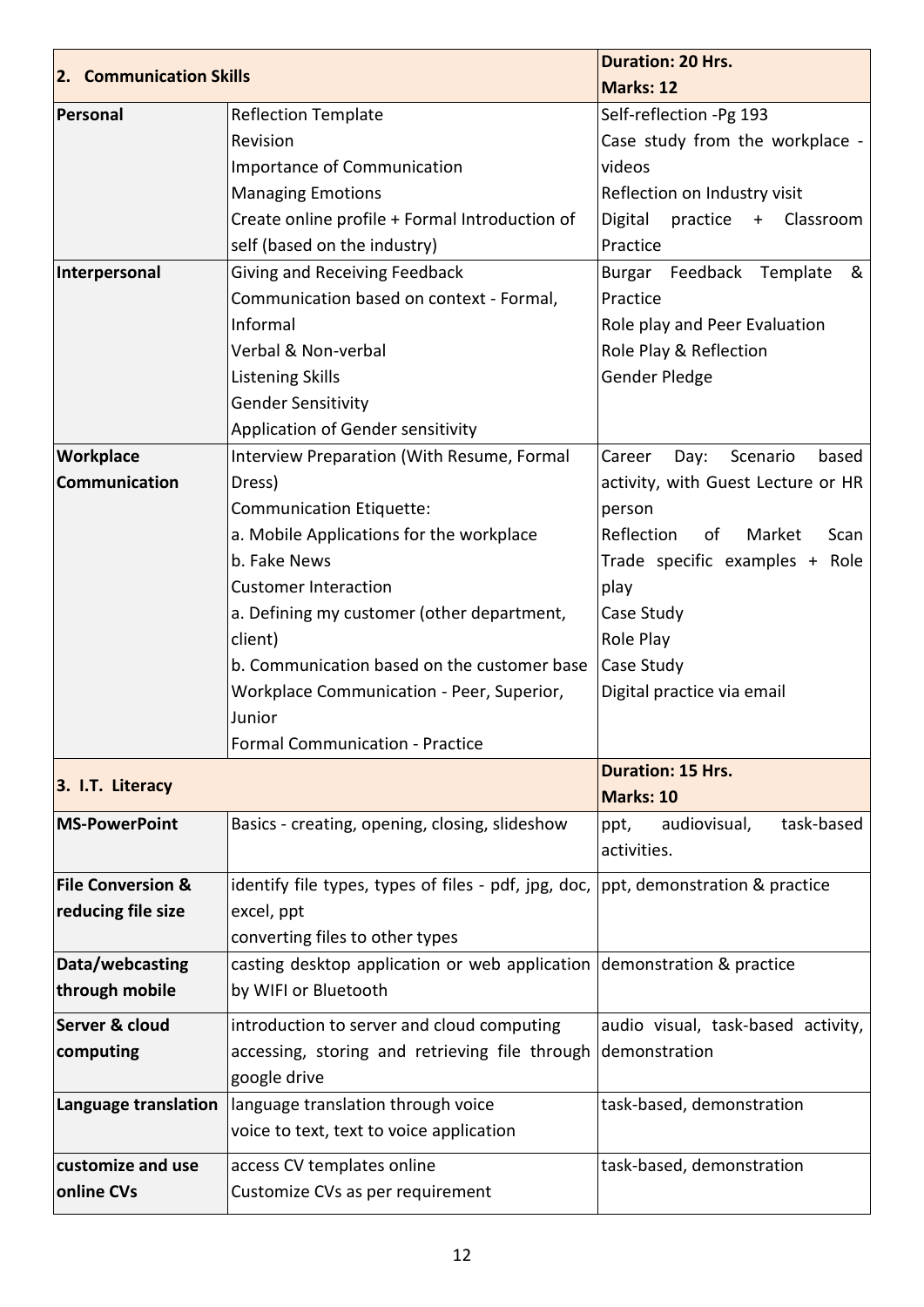|                            | Artificial Intelligence latest technology based model or simulated demonstration & practice<br>software |                                               |
|----------------------------|---------------------------------------------------------------------------------------------------------|-----------------------------------------------|
|                            |                                                                                                         | <b>Duration: 10 Hrs.</b>                      |
| 4. Entrepreneurship Skills |                                                                                                         | <b>Marks: 6</b>                               |
| Entrepreneurship           | Aspect of inspiring/motivating<br>should<br>be                                                          |                                               |
| <b>Mindset</b>             | sprinkled across all topics.                                                                            |                                               |
|                            | Recall the qualities/characteristics.                                                                   |                                               |
|                            | Being a leader (your values, personal code of Share experience of successful                            |                                               |
|                            | conduct) (ownership for my enterprise).                                                                 | entrepreneurs<br>(examples<br>οf              |
|                            | Listen, Learn and Observe (framework of an allumni from ITI) (Can be given as                           |                                               |
|                            | effective leader)                                                                                       | an instruction to teachers)                   |
|                            | Grit (Addressing difficulties / challenges in an                                                        |                                               |
|                            | entrepreneur's life positively)                                                                         |                                               |
|                            | Managing personal time                                                                                  |                                               |
|                            | breaking<br><b>Focus</b><br>on<br>myths<br>related<br>to                                                |                                               |
|                            | entrepreneurship wherever possible.                                                                     |                                               |
| Opportunity                | of<br>Selection<br>of<br>type<br>business                                                               | Systems thinking and then doing               |
| identification             | Product/service/trading                                                                                 | market<br>research ( <b>related</b><br>to     |
|                            | UVP - unique idea about the business                                                                    | innovation and problem solving                |
|                            | Being environment friendly (to be touched                                                               | done by other players in the                  |
|                            | upon in as many activities that learner is taking                                                       | market)                                       |
|                            | part in)                                                                                                |                                               |
|                            | Reminder about Business model framework                                                                 |                                               |
| <b>Being Resourceful</b>   | Being resourceful                                                                                       | communication<br>skills<br>related            |
|                            | Identify ways of being resourceful -                                                                    | activity                                      |
|                            | Inexpensive ways of marketing                                                                           | project                                       |
|                            | Networking                                                                                              | English and IT skills related activity        |
|                            | Importance of Networking (interpersonal skills,  Business model revisit                                 |                                               |
|                            | communication skills related activity)                                                                  |                                               |
|                            | How to connect (through Net and otherwise $-$ Connecting with like                                      | minded                                        |
|                            | bring in English and IT skills related activity)                                                        | people                                        |
|                            | <b>Business model revisit</b>                                                                           |                                               |
| <b>Ease of Doing</b>       | Single window mechanism for running the learner can be directed to it                                   |                                               |
| <b>Business</b>            | business                                                                                                | through communication and inter               |
|                            | How to apply for business, awareness of personal focused activities                                     |                                               |
|                            | statutory compliances, and govt or non govt                                                             |                                               |
|                            | schemes                                                                                                 |                                               |
|                            | Business model revisit activity                                                                         |                                               |
| <b>Managing Resources</b>  | Human resource (customers and                                                                           | internal Activities<br>will<br>bring<br>about |
|                            | employees or other entities in the business importance of communication and                             |                                               |
|                            | cycle)                                                                                                  | interpersonal skills                          |
|                            | Finance (activities to bring about importance of                                                        |                                               |
|                            | financial literacy)                                                                                     |                                               |
|                            | Infrastructure (location, equipment, machinery                                                          |                                               |
|                            | etc.)                                                                                                   |                                               |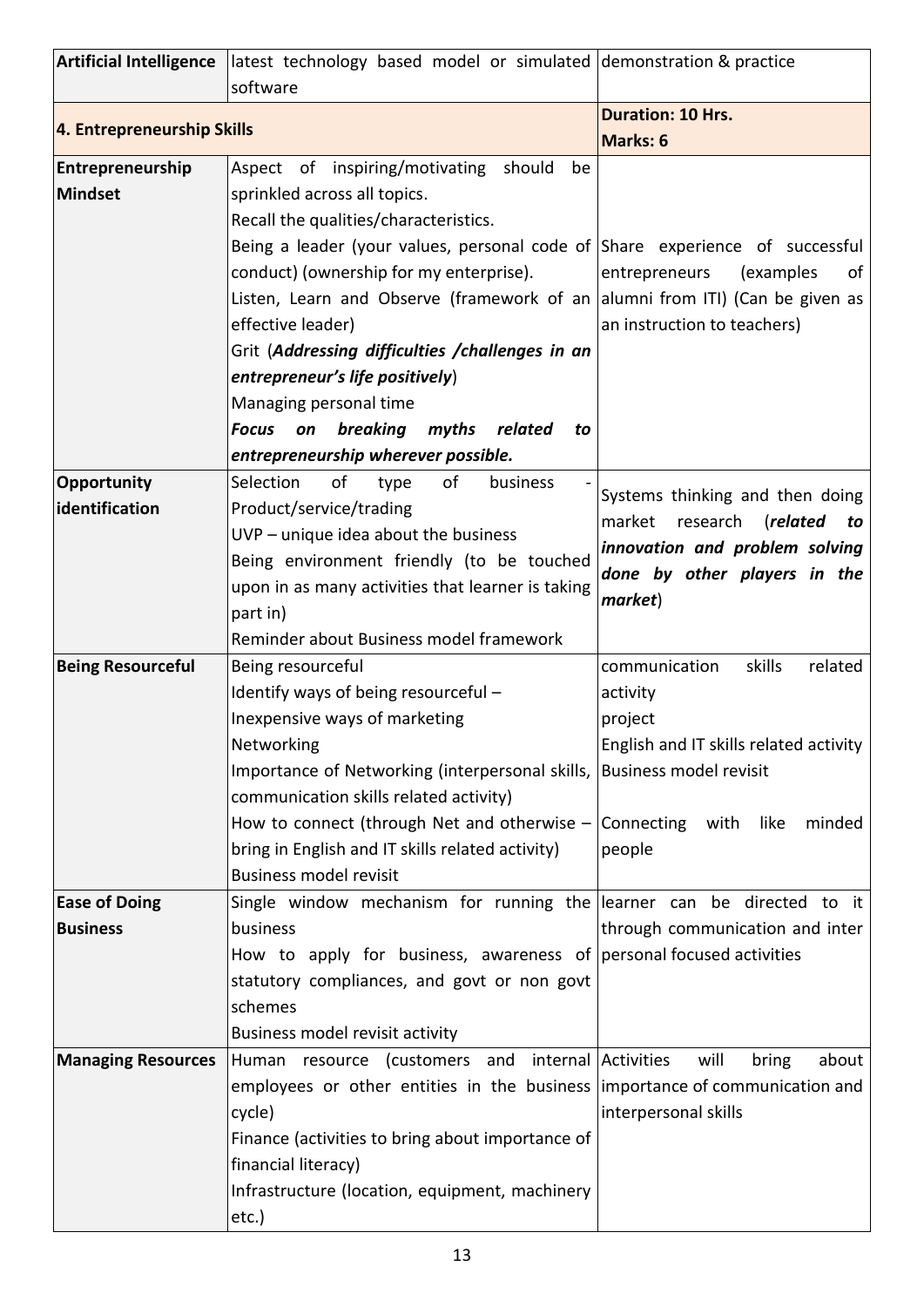|                              | Use of Internet (importance of IT skills)                                         |                                                                        |
|------------------------------|-----------------------------------------------------------------------------------|------------------------------------------------------------------------|
|                              | Business model revisit activity                                                   |                                                                        |
|                              | Mentorship and Role   Importance of mentorship                                    | skills,<br>Interpersonal                                               |
| <b>Models</b>                | They will to look at mentors in their own                                         | communication and IT skills can                                        |
|                              | ecosystem, connecting with them through Net                                       | be reinforced                                                          |
|                              | or otherwise again importance of                                                  |                                                                        |
| <b>Learning Cycle</b>        | Business model revisit (it's an ever-evolving Role Play/ live demonstration       |                                                                        |
|                              | model and you may need to revisit the model                                       |                                                                        |
|                              | and different aspects of it along with your own Skills and attitudes displayed by |                                                                        |
|                              | capabilities, revisit mindsets frequently, being other successful entrepreneurs   |                                                                        |
|                              | a lifelong learner by being aware of skills and                                   |                                                                        |
|                              | other<br>attitudes<br>displayed<br>by<br>successful                               |                                                                        |
|                              | entrepreneurs.                                                                    |                                                                        |
| <b>5. Sustainable Career</b> |                                                                                   | <b>Duration: 15 Hrs.</b>                                               |
|                              |                                                                                   | Marks: 10                                                              |
| <b>Career Awareness</b>      | Learn and explore upcoming advances in the                                        | Webinar / online pre-recorded                                          |
|                              | industry                                                                          | lectures<br>from<br>industry                                           |
|                              | Students will be able to connect all the                                          | representatives. Visit / view a                                        |
|                              | subsequent topics with real-life experience,                                      | video on online portal / interact                                      |
|                              | and understand the importance of mastering                                        | with industry experts. A video                                         |
|                              | career planning and readiness topics                                              | about the evolution of workplace                                       |
|                              | Gain exposure to a modern workplace from his                                      | in the past few years (past to                                         |
|                              | / her industry                                                                    | future). The students must get a                                       |
|                              |                                                                                   | template to record the insights                                        |
|                              |                                                                                   | from the visit / interaction like a                                    |
|                              |                                                                                   | simple worksheet.                                                      |
| <b>Career Planning</b>       | Learn and apply growth mindset to career $\vert$ Case studies / self-awareness    |                                                                        |
|                              | planning                                                                          | activities / mapping the barriers to                                   |
|                              | Ashok Leyland shares an example - they are growth mindset in everyday life,       |                                                                        |
|                              | undergoing an extensive tech. overhaul and                                        | and devising strategies to apply                                       |
|                              | technicians will have to learn new things to                                      | growth mindset through easy-to-                                        |
|                              | stay relevant / updated in their jobs.                                            | implement actions everyday.                                            |
|                              | Learn about personal skills and interests                                         | Write 16PF, or other relevant<br>personality<br>tests<br>that<br>gives |
|                              | Adapt to ever-changing business environment                                       | students an insight into their                                         |
|                              |                                                                                   | strengths, and also provides them                                      |
|                              | Learn about continuous upskilling / reskilling                                    | a vocabulary to express their                                          |
|                              | learning requirements in their industry                                           | personal strengths and interests                                       |
|                              | ITI students should be aware that their skilling                                  | Case studies/ teamwork activities                                      |
|                              | journey will continue for life, and will not end                                  | to practice adaptability / working                                     |
|                              | with the end of final year.                                                       | in ambiguity / openness to change                                      |
|                              |                                                                                   | in industry.                                                           |
|                              | Map career pathways within your sector                                            | Online job search / advanced                                           |
|                              |                                                                                   |                                                                        |
|                              |                                                                                   |                                                                        |
|                              |                                                                                   | market scanning related to their<br>chosen sectors - update your year  |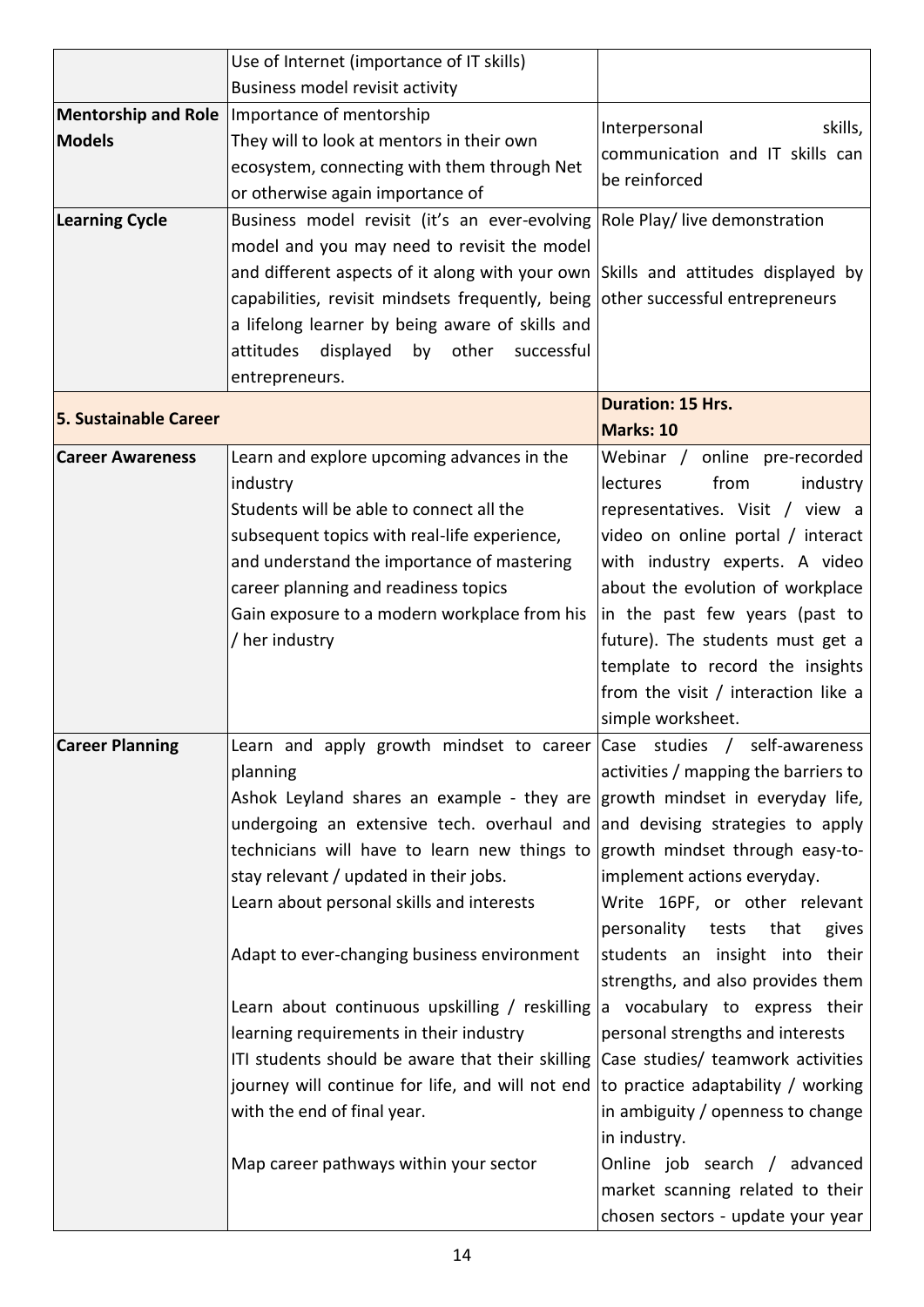|                         |                                                                                       | 1<br>market<br>scan.                   |
|-------------------------|---------------------------------------------------------------------------------------|----------------------------------------|
|                         |                                                                                       | Within the same market scan            |
|                         |                                                                                       | activity - explore both - jobs and     |
|                         |                                                                                       | self-employment opportunities          |
|                         |                                                                                       | Share a template on which              |
|                         |                                                                                       | students can envision their future     |
|                         |                                                                                       | of work - identify what your           |
|                         |                                                                                       | workplace looks like today -           |
|                         |                                                                                       | through market research, online        |
|                         |                                                                                       | content etc. and what it will look     |
|                         |                                                                                       | like in a decade.                      |
|                         |                                                                                       | QA has developed videos on how         |
|                         |                                                                                       | new jobs will look different from      |
|                         |                                                                                       | today's jobs. Anticipate challenges    |
|                         |                                                                                       | (apprenticeships,<br>untimely          |
|                         |                                                                                       | termination, location of job - be      |
|                         |                                                                                       | open to migration, assess cost of      |
|                         |                                                                                       | living etc.) Common future plan        |
|                         |                                                                                       | template - for planning a self-        |
|                         |                                                                                       | employment journey / career            |
|                         |                                                                                       | options                                |
|                         |                                                                                       | Share<br>relevant<br>keywords          |
|                         |                                                                                       | direction for conducting a career      |
|                         |                                                                                       | pathway search for each trade          |
| <b>Career Readiness</b> | technical<br>Practice<br>writing<br>evaluations                                       | Conduct<br>mock<br>interview<br>a      |
|                         | aptitude test. Communicate their fit (positive exercise involving a panel, which      |                                        |
|                         | attitude / adaptability / self-led learner) during  includes industry representative, |                                        |
|                         | the interview.                                                                        | college faculty, HR (desired)          |
|                         | Final year students are placement read. Hence, Scores / internship experience etc.    |                                        |
|                         | placement prep. Prepare and review final is most relevant                             |                                        |
|                         | resume. Identify and apply for apprenticeships Employment Exchange / Youth            |                                        |
|                         | on NAPS. Register on government job portals Employability Services                    |                                        |
|                         | (national and state).                                                                 | What is an internship? Structured      |
|                         | Learn and apply for DST / internship                                                  | unstructured.<br>and                   |
|                         | opportunities.                                                                        | State Skill Development Missions       |
|                         | Apply for jobs (practice reading keywords in  portals.                                |                                        |
|                         | job descriptions, understand salaries and                                             |                                        |
|                         | benefits) Request and receive feedback to                                             |                                        |
|                         | improve performance.                                                                  | Respecting my time / others time,      |
|                         | Develop cultural intelligence.                                                        | work/life<br>balance,                  |
|                         | Respecting gender equality at workplace.                                              | cooperativeness<br>quality<br>$\prime$ |
|                         | Cultivating professional attitude.                                                    | conscious / team work / empathy        |
|                         | Apply green practices in life and career.                                             | /commitment / deliver on time.         |
|                         |                                                                                       |                                        |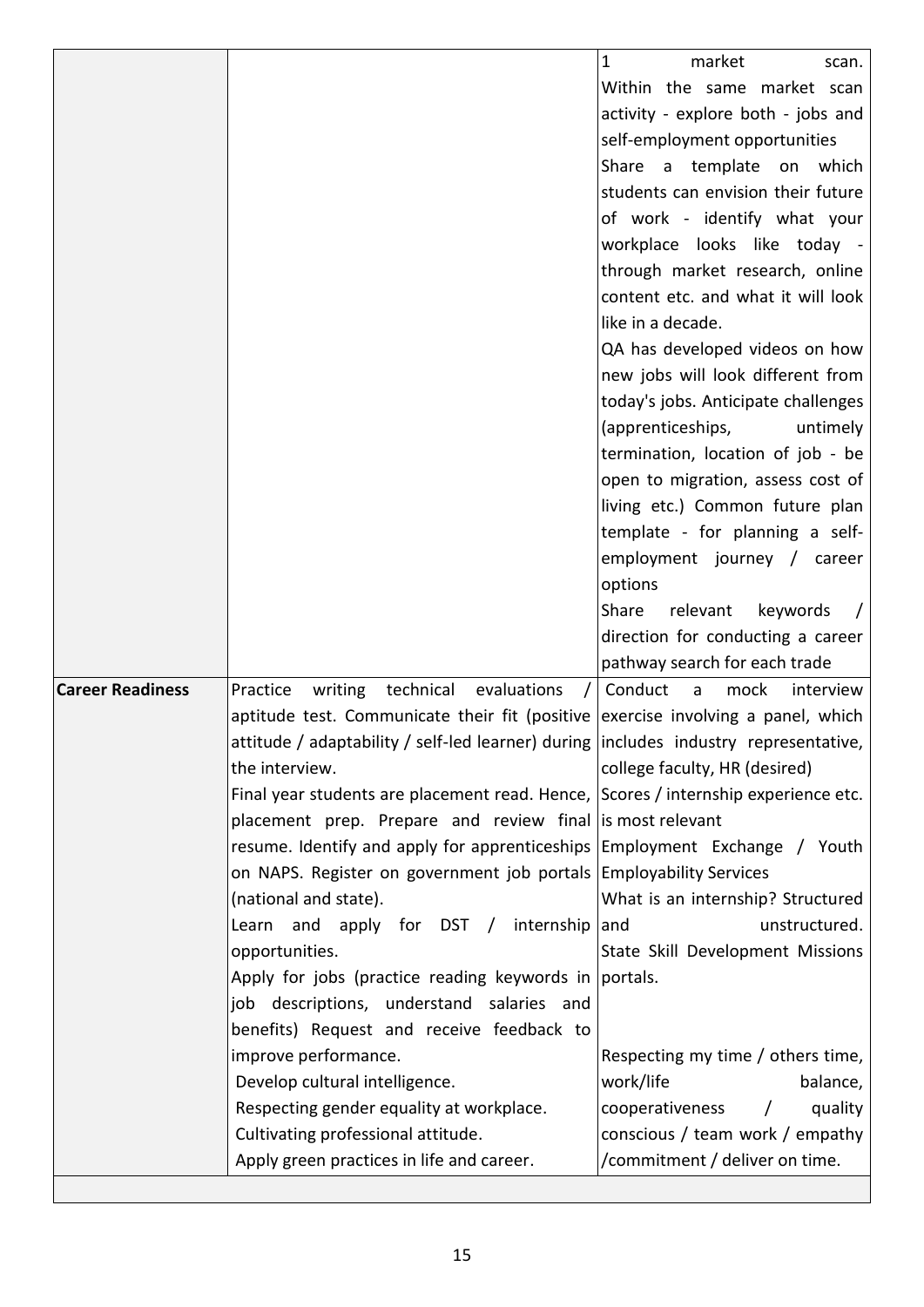# **LEARNING OUTCOMES AND ASSESSMENT CRITERIA**

|    | <b>EMPLOYABILITY SKILLS- II</b>  |                                                                              |  |  |
|----|----------------------------------|------------------------------------------------------------------------------|--|--|
|    | <b>LEARNING OUTCOME</b>          | <b>ASSESSMENT CRITERIA</b>                                                   |  |  |
|    | English<br>1. Speak<br>in simple | Introduce yourself in English.                                               |  |  |
|    | independently.                   | Use vocabulary appropriately.                                                |  |  |
|    |                                  | Use grammatical structures appropriately                                     |  |  |
|    |                                  | Discuss and respond to content of a reading or listening passage.            |  |  |
|    |                                  | Communicate in English to participate in group and class discussions.        |  |  |
|    |                                  | Describe your surroundings- Changes in your environment/ Dos and             |  |  |
|    |                                  | dont's/Dumping of garbage/Use of plastic /Water conservation/                |  |  |
|    |                                  | Roads / Pollution/ Gardens.                                                  |  |  |
|    |                                  | Deliver an effective oral presentation about their favorite place / area     |  |  |
|    |                                  | of interest / hobby and why they like it.                                    |  |  |
|    |                                  |                                                                              |  |  |
|    | 2. Communicate<br>effectively    | Create online profile.                                                       |  |  |
|    | with the customers/ at work      | Communicate - Formal, Informal/Verbal & Non-verbal.                          |  |  |
|    | place.                           | Communicate with Peer/ Superior/ Junior                                      |  |  |
|    |                                  |                                                                              |  |  |
| 3. | Apply the IT literacy skills at  | Prepare a formal PPT using MS Power point.                                   |  |  |
|    | work place/ business.            | Cast desktop application or web application by WIFI or Bluetooth.            |  |  |
|    |                                  | Access, store and retrieve file through google drive.                        |  |  |
|    |                                  | Apply language translation through voice to text, text to voice              |  |  |
|    |                                  | application.                                                                 |  |  |
|    |                                  |                                                                              |  |  |
|    | 4. Apply the entrepreneurship    | Select of type of business - Product/service/trading.                        |  |  |
|    | skills whenever required.        | Apply Inexpensive ways of marketing.                                         |  |  |
|    |                                  | Use Single window mechanism for running the business.                        |  |  |
|    |                                  | Comply for business- statutory, govt.regulations.                            |  |  |
|    | self-career                      |                                                                              |  |  |
|    | 5. Carryout                      | State about upcoming advances in the industry.                               |  |  |
|    | planning.                        | Demonstrate personal skills and interests                                    |  |  |
|    |                                  | Demonstrate evolutionof workplace in the past few years (past to<br>future). |  |  |
|    |                                  | Achieve sustainability in complex path of dealing with diverse               |  |  |
|    |                                  | interests, parties, and organizations.                                       |  |  |
|    |                                  | Write technical evaluations / aptitude test.                                 |  |  |
|    |                                  | Conduct a mock interview exercise involving a panel, which includes          |  |  |
|    |                                  | industry representative, college faculty, HR (desired)                       |  |  |
|    |                                  | Scores / internship experience etc. is most relevan                          |  |  |
|    |                                  | Request and receive feedback to improve performance                          |  |  |
|    |                                  | Apply green practices in life and career                                     |  |  |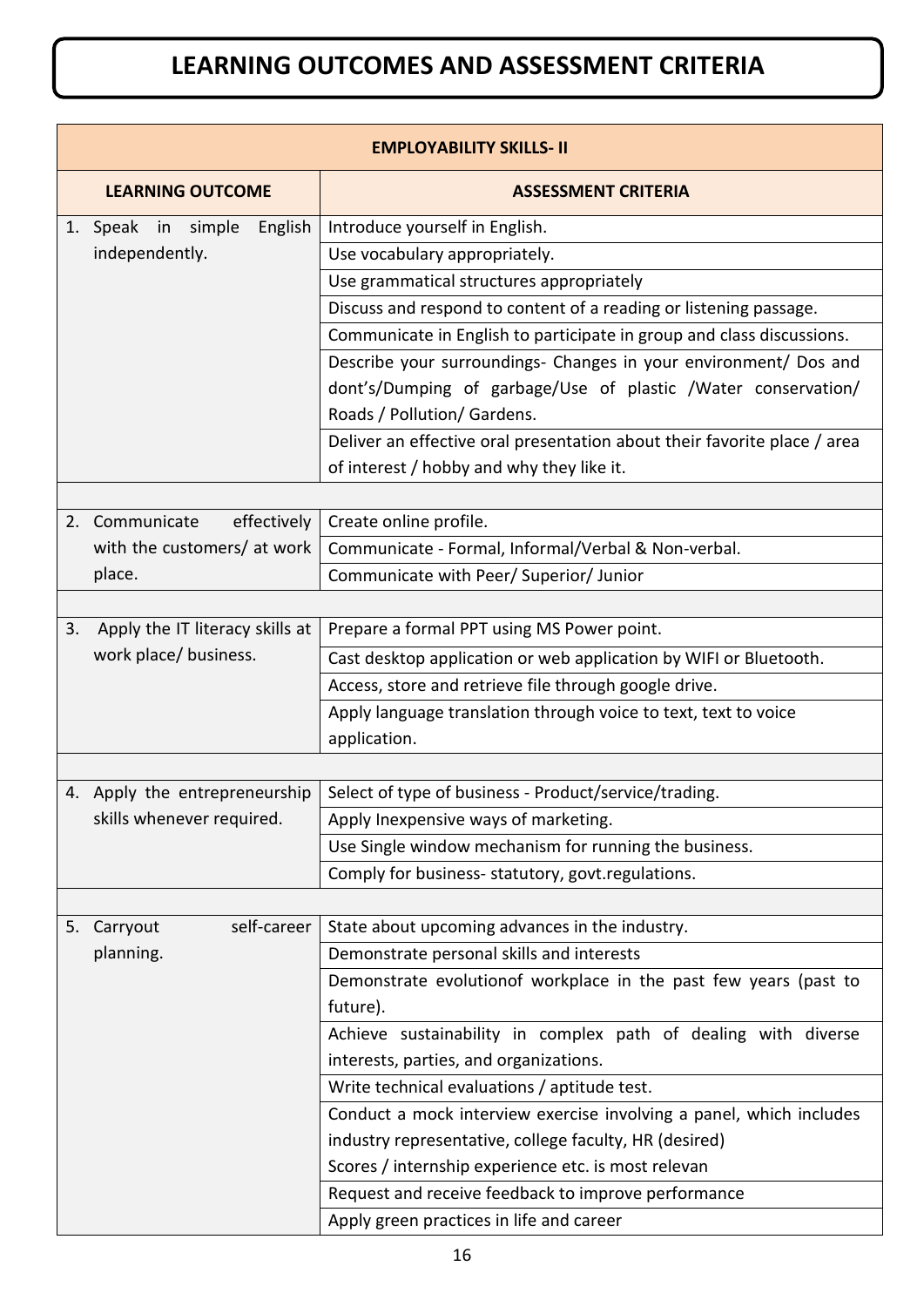# **EMPLOYABILITY SKILLS –III (80 Hrs.)**

# **Common for six months CTS trades**

| Syllabus for Employability Skills -III (80 Hrs.)                  |                                                                                                                                                                                                                                                                                                                                                                                                                                                                                                                                                                                                                       |                          |  |
|-------------------------------------------------------------------|-----------------------------------------------------------------------------------------------------------------------------------------------------------------------------------------------------------------------------------------------------------------------------------------------------------------------------------------------------------------------------------------------------------------------------------------------------------------------------------------------------------------------------------------------------------------------------------------------------------------------|--------------------------|--|
| <b>Module</b>                                                     | <b>Topics</b>                                                                                                                                                                                                                                                                                                                                                                                                                                                                                                                                                                                                         |                          |  |
| 1. Behavioural Skills<br><b>Duration: 6 Hrs.</b>                  |                                                                                                                                                                                                                                                                                                                                                                                                                                                                                                                                                                                                                       |                          |  |
| <b>Expectation Setting</b>                                        | Creating a focused and responsible learning environment                                                                                                                                                                                                                                                                                                                                                                                                                                                                                                                                                               |                          |  |
| <b>Personal Strength</b><br>Analysis/Strength<br><b>Blindness</b> | Self-awareness and confidence building                                                                                                                                                                                                                                                                                                                                                                                                                                                                                                                                                                                |                          |  |
| Perception<br><b>Management</b>                                   | Display Professionalism at the institute and work place                                                                                                                                                                                                                                                                                                                                                                                                                                                                                                                                                               |                          |  |
| <b>Ethics, Values&amp;</b><br><b>Etiquette</b>                    | Increased social initiations relationships and networks<br>Acceptance of peers from different cultures and social groups and work with<br>them.<br>Collaboration with team to prioritize the common goal and compromise<br>individual priorities.                                                                                                                                                                                                                                                                                                                                                                     |                          |  |
| <b>Social Etiquette</b>                                           | Characteristic of a responsible citizen- Display the same by respecting self,<br>others, environment, care for duty and value for time.                                                                                                                                                                                                                                                                                                                                                                                                                                                                               |                          |  |
| 2. English Literacy<br><b>Duration: 20 Hrs.</b>                   |                                                                                                                                                                                                                                                                                                                                                                                                                                                                                                                                                                                                                       |                          |  |
| <b>Functional English</b><br><b>Reading</b>                       | Importance of Learning English<br>Different Naming words, Words used for replacing names, Action words,<br>Describing people, place and their use.<br>Introduction to punctuation - Comma, Full stop, Question mark.<br>Singular plural<br>Change of tense - Simple present, past; present, past progressive<br>Construction of simple sentences - Kinds of sentences<br>Usage of appropriate words to express themselves<br>Greetings & Self Introduction<br>Asking & responding to questions<br>Sharing information with others<br>Speak and provide information about workplace<br>Reading simple sentences about: |                          |  |
|                                                                   | a) Self<br>b) Work<br>c) Environment                                                                                                                                                                                                                                                                                                                                                                                                                                                                                                                                                                                  |                          |  |
| <b>Written English</b>                                            | Simple writing skills                                                                                                                                                                                                                                                                                                                                                                                                                                                                                                                                                                                                 |                          |  |
| <b>Communication Skills</b><br>З.                                 |                                                                                                                                                                                                                                                                                                                                                                                                                                                                                                                                                                                                                       | <b>Duration: 10 Hrs.</b> |  |
| <b>Self-Introduction</b>                                          | Interview Skills/Confidence Building                                                                                                                                                                                                                                                                                                                                                                                                                                                                                                                                                                                  |                          |  |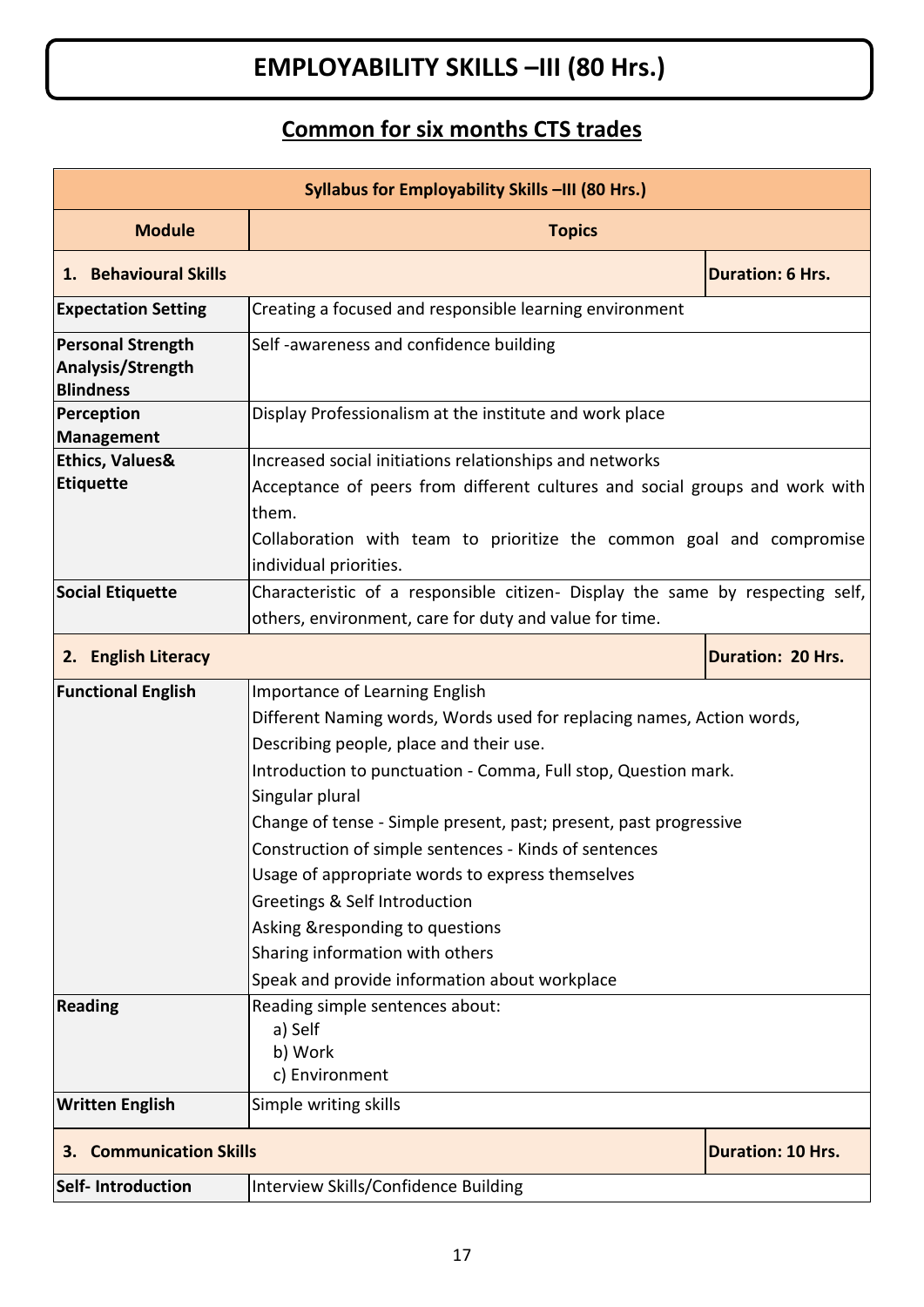| a. Verbal                            | Understand the usage of appropriate words to express themselves                                    |                          |  |
|--------------------------------------|----------------------------------------------------------------------------------------------------|--------------------------|--|
| Communication                        | Communicate effectively on telephone.                                                              |                          |  |
| b. Non-Verbal                        | Manage Personal Hygiene and Presentation                                                           |                          |  |
| Communication                        | Positive body language: adopt and use it appropriately to build a positive                         |                          |  |
|                                      | impression                                                                                         |                          |  |
|                                      | Maintaining appropriate eye-contact in building trust and confidence                               |                          |  |
|                                      | Impact of touch in a formal environment.                                                           |                          |  |
|                                      | Acceptable and unacceptable touch.                                                                 |                          |  |
|                                      | Role of tone in any communication.                                                                 |                          |  |
| <b>Campus to Work</b>                | Time Management and Planning Skills                                                                |                          |  |
|                                      | Interview skills- its phases & ways to crack interview.                                            |                          |  |
| 4. I.T. Literacy                     |                                                                                                    | <b>Duration: 10 Hrs.</b> |  |
| <b>Basics of Computers</b>           | Introduction to Computers and its applications                                                     |                          |  |
|                                      | Hardware and peripherals                                                                           |                          |  |
|                                      | Starting and shutting down of computer                                                             |                          |  |
|                                      | Basic of computer Networks.                                                                        |                          |  |
| <b>Operating System</b>              | <b>Basics of Operating System</b>                                                                  |                          |  |
|                                      | <b>Types of Operating Systems</b>                                                                  |                          |  |
|                                      | User interface of Windows 10 OS/ latest                                                            |                          |  |
|                                      | Create, Copy, Move and delete Files and Folders                                                    |                          |  |
|                                      | Use of External memory like pen drive, etc,                                                        |                          |  |
| <b>MS-Word</b>                       | Basic operating of Word Processing                                                                 |                          |  |
|                                      | Creating, opening and closing Documents                                                            |                          |  |
|                                      | Use of shortcuts, Creating and Editing of Text, Formatting the Text                                |                          |  |
|                                      | Creating simple document like - resume, letter writing, job application etc.,                      |                          |  |
|                                      | Printing document                                                                                  |                          |  |
| <b>Engines</b>                       | Web browsers & Search  Introduction to world wide web (WWW), Useful websites, web browser - usage, |                          |  |
|                                      | search engine etc. Using popular sites like Bharat Skills, Skill Training related                  |                          |  |
|                                      | Government portals, naukri.com and other job portals, CITS applications,                           |                          |  |
|                                      | Apprenticeship portal (NAPS), resize images, signing up, Online fund transfer                      |                          |  |
|                                      | using UPI gateway.                                                                                 |                          |  |
| Email                                | Creating & using an email account -like Gmail or any other.                                        |                          |  |
|                                      | Usage of CC & BCC.<br>Attaching documents                                                          |                          |  |
|                                      | Checking email and composing Email.                                                                |                          |  |
| <b>Mobile application</b>            | Scanning QR/AR code, Sharing best practices and downloading trade related                          |                          |  |
|                                      | videos using Wi-Fi, Fund transfer through App like BHIM.                                           |                          |  |
|                                      |                                                                                                    |                          |  |
| <b>Entrepreneurship Skills</b><br>5. |                                                                                                    | <b>Duration: 10 Hrs.</b> |  |
| <b>Entrepreneur</b>                  | Need of becoming entrepreneur.                                                                     |                          |  |
|                                      | Ways to become a good entrepreneur.                                                                |                          |  |
|                                      | Enabling environment available to become an entrepreneur.                                          |                          |  |
|                                      | Different Govt. institutions/schemes promoting Entrepreneur viz., Gramin                           |                          |  |
|                                      | banks, PMMY-MUDRA loans, DIC, SIDA, SISI, NSIC, SIDO.                                              |                          |  |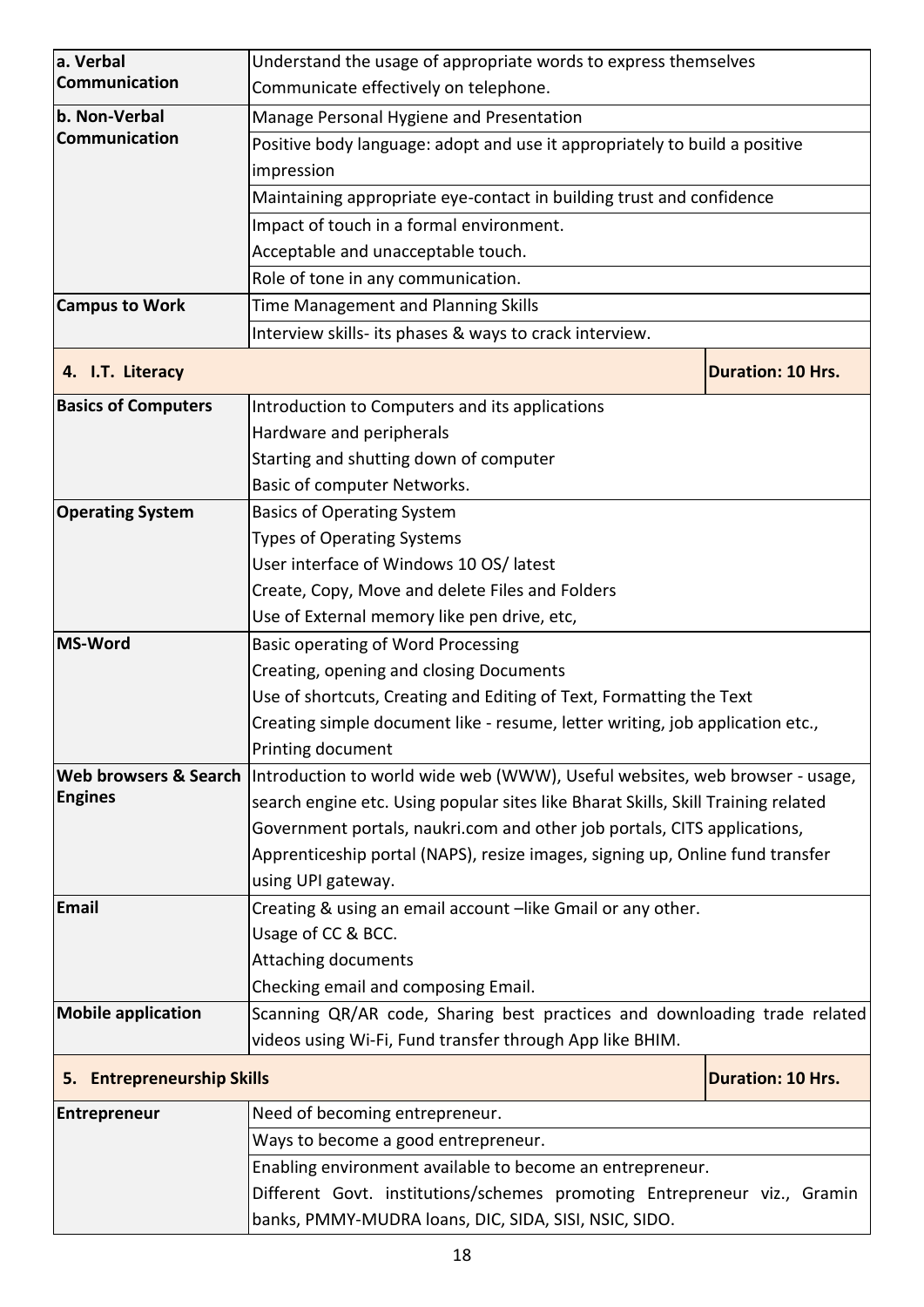| Different Government schemes supporting entrepreneurship. |                                                                                                    |                          |  |
|-----------------------------------------------------------|----------------------------------------------------------------------------------------------------|--------------------------|--|
| 6. Maintaining Efficiency at Workplace                    |                                                                                                    | <b>Duration: 6 Hrs.</b>  |  |
| <b>Maintaining Efficiency</b>                             | Factors affecting productivity.                                                                    |                          |  |
| at Workplace                                              | Improving Productivity.                                                                            |                          |  |
|                                                           | Personal finance literacy Planning, Saving, Tax, Govt. schemes for financial safety                |                          |  |
|                                                           | e.g. Pradhan Mantri Jeevan Jyoti Bima Yojana (PMJJBY), etc.                                        |                          |  |
|                                                           | 7. Occupational Safety, Health and Environment Education                                           | <b>Duration: 6 Hrs.</b>  |  |
| <b>Safety and Health</b>                                  | Introduction to Occupational Safety & health at work place, Occupational                           |                          |  |
|                                                           | Hygiene.                                                                                           |                          |  |
| <b>Occupational Hazards</b>                               | Basic Hazards. Chemical, Physical (Electrical, Temperature, Illumination)                          |                          |  |
|                                                           | Ergonomic, Biological, Vibro acoustic, Mechanical, Psychosocial Hazards,<br>Prevention of hazards. |                          |  |
| <b>Accident and Safety</b>                                | Different<br>of<br>Personal<br>Protective<br>types                                                 | Equipment<br>(PPE)       |  |
|                                                           | Accident Prevention techniques.                                                                    |                          |  |
| <b>First-aid</b>                                          | of<br>&<br><b>Sick</b><br>injured<br>Care<br>at                                                    | the<br>workplace         |  |
|                                                           | First-Aid & Transportation of sick person.                                                         |                          |  |
| <b>Basic provisions on</b>                                | Basic provisions of safety & health.                                                               |                          |  |
| safety and Health                                         |                                                                                                    |                          |  |
| <b>Environmental Issues</b>                               | Introduction to Environment, ecosystem and factors causing imbalance                               |                          |  |
|                                                           | Pollution and pollutants including liquid, gaseous, solid and hazardous waste                      |                          |  |
|                                                           | Protecting the environment - Energy Conservation, global<br>warming                                |                          |  |
|                                                           | Segregation and disposal of waste                                                                  |                          |  |
| 8. Labour Welfare Legislation                             |                                                                                                    | <b>Duration: 04 Hrs.</b> |  |
| Labour Welfare                                            | Benefits guaranteed under various acts- Factories Act, Apprenticeship Act,                         |                          |  |
| Legislation                                               | Employees State Insurance Act (ESI), Payment Wages Act, Employees Provident                        |                          |  |
|                                                           |                                                                                                    |                          |  |
|                                                           | Fund Act, The Workmen's compensation Act, POSH. Interpret applicable labour                        |                          |  |
|                                                           | and industrial laws.                                                                               |                          |  |
| 9. Quality Management                                     |                                                                                                    | <b>Duration: 02Hrs.</b>  |  |
| <b>Quality Concept and</b><br><b>Consciousness</b>        | Create awareness on introduction of quality Concepts.                                              |                          |  |
| 10. Preparation to the world of work                      |                                                                                                    | <b>Duration: 6 Hrs.</b>  |  |
| <b>Career Plan</b>                                        | Identify the difference between job and career                                                     |                          |  |
| <b>Basic Professional Skills</b>                          | Job roles available in respective trades                                                           |                          |  |
| <b>Career Pathways</b>                                    | Awareness of industries, and the respective professional pathways                                  |                          |  |
| Search and apply for a                                    | Awareness of higher education / up skilling (short-term) options                                   |                          |  |
| job                                                       | Steps involved in online application for Instructor course, Apprenticeship and                     |                          |  |
|                                                           | jobs<br>different<br>popular<br>site<br>like<br>theindiajobs.com,<br>in                            |                          |  |
|                                                           | monsterindia.com, Govt. website.                                                                   | naukri.com,              |  |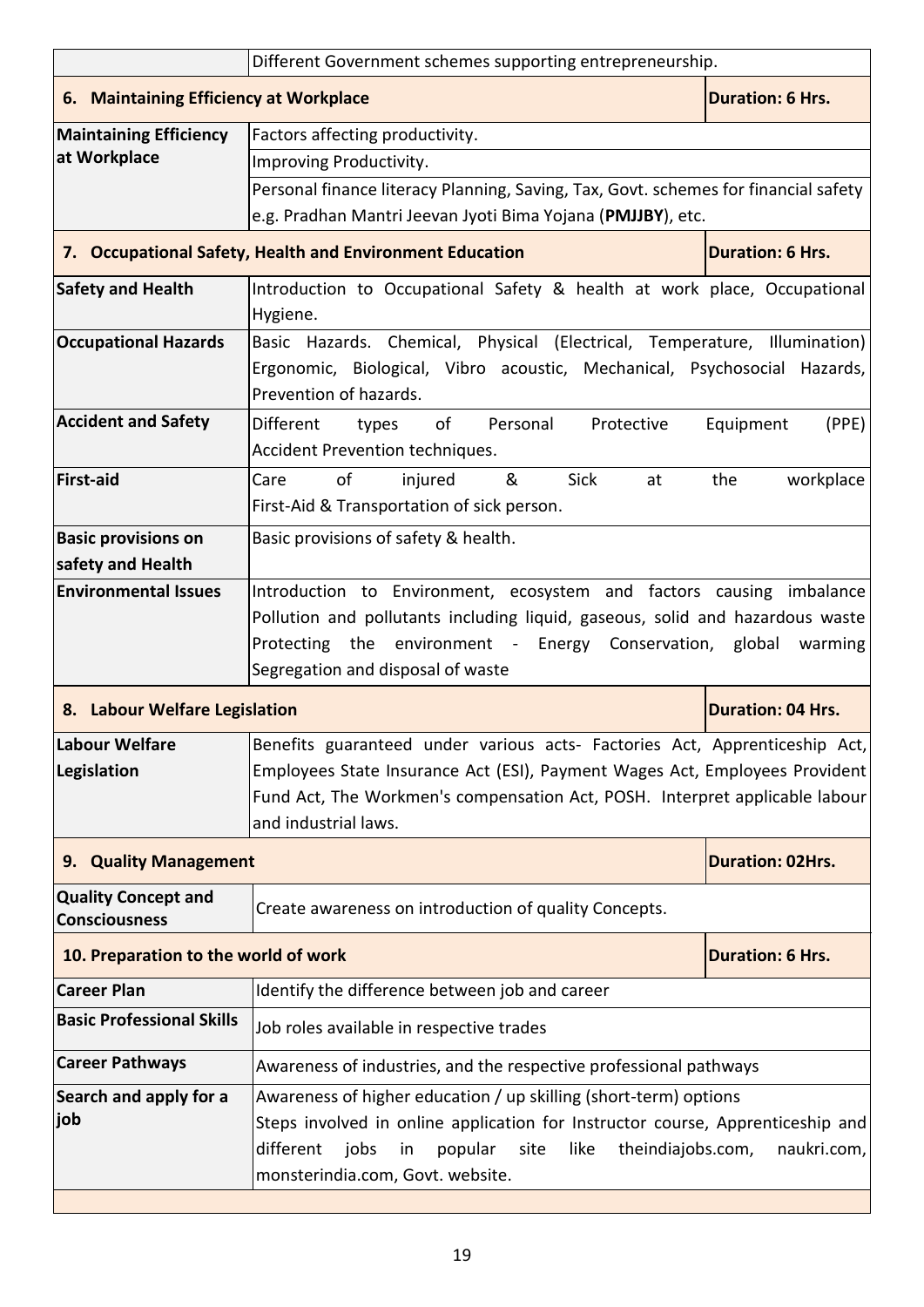# **LEARNING OUTCOMES AND ASSESSMENT CRITERIA**

| <b>EMPLOYABILITY SKILLS- III</b>                                                                 |                                                                                                                                                                                                                                                                                                                                                                                                                                                                                                                                                                                                                                                                                                                                                                                              |  |  |
|--------------------------------------------------------------------------------------------------|----------------------------------------------------------------------------------------------------------------------------------------------------------------------------------------------------------------------------------------------------------------------------------------------------------------------------------------------------------------------------------------------------------------------------------------------------------------------------------------------------------------------------------------------------------------------------------------------------------------------------------------------------------------------------------------------------------------------------------------------------------------------------------------------|--|--|
| <b>LEARNING OUTCOME</b>                                                                          | <b>ASSESSMENT CRITERIA</b>                                                                                                                                                                                                                                                                                                                                                                                                                                                                                                                                                                                                                                                                                                                                                                   |  |  |
| 1. Apply safe working practices.                                                                 | Follow and maintain procedures to achieve a safe working<br>environment in line with occupational health and safety<br>regulations and requirements and according to site policy.<br>Identify, handle and store / dispose of dangerous goods and<br>substances according to site policy and procedures following<br>safety regulations and requirements.<br>Identify site policies and procedures in regard to illness or<br>accident.<br>Apply safety alarms accurately.<br>Report supervisor/ Competent of authority in the event of<br>accident or sickness of any staff and record accident details<br>correctly according to site accident/injury procedures.<br>Execute site evacuation procedures according to site policy.<br>Use Personal Protective Equipment (PPE) as per related |  |  |
|                                                                                                  | working environment.<br>Perform basic first aid and use them under different<br>circumstances.                                                                                                                                                                                                                                                                                                                                                                                                                                                                                                                                                                                                                                                                                               |  |  |
|                                                                                                  |                                                                                                                                                                                                                                                                                                                                                                                                                                                                                                                                                                                                                                                                                                                                                                                              |  |  |
| 2. Comply with environment<br>regulation and housekeeping.                                       | Identify environmental pollution & contribute to the<br>avoidance of instances of environmental pollution.                                                                                                                                                                                                                                                                                                                                                                                                                                                                                                                                                                                                                                                                                   |  |  |
|                                                                                                  | Use energy and materials in an environment friendly manner.                                                                                                                                                                                                                                                                                                                                                                                                                                                                                                                                                                                                                                                                                                                                  |  |  |
|                                                                                                  | Reduce waste and dispose of the waste as per procedure.                                                                                                                                                                                                                                                                                                                                                                                                                                                                                                                                                                                                                                                                                                                                      |  |  |
| Interpret & use formal and<br>3.                                                                 | Identify and use appropriate words for communication.                                                                                                                                                                                                                                                                                                                                                                                                                                                                                                                                                                                                                                                                                                                                        |  |  |
| technical communication.                                                                         | Choose proper tools to communicate.                                                                                                                                                                                                                                                                                                                                                                                                                                                                                                                                                                                                                                                                                                                                                          |  |  |
|                                                                                                  | Use Positive body language while communicating.                                                                                                                                                                                                                                                                                                                                                                                                                                                                                                                                                                                                                                                                                                                                              |  |  |
|                                                                                                  | Maintain proper eye contact to built trust and confidence.                                                                                                                                                                                                                                                                                                                                                                                                                                                                                                                                                                                                                                                                                                                                   |  |  |
|                                                                                                  |                                                                                                                                                                                                                                                                                                                                                                                                                                                                                                                                                                                                                                                                                                                                                                                              |  |  |
| 4. Apply the concept in                                                                          | Identify factors affecting productivity.                                                                                                                                                                                                                                                                                                                                                                                                                                                                                                                                                                                                                                                                                                                                                     |  |  |
| productivity & quality<br>management in day to day<br>work to improve productivity<br>& quality. | Awareness on quality concepts.                                                                                                                                                                                                                                                                                                                                                                                                                                                                                                                                                                                                                                                                                                                                                               |  |  |
|                                                                                                  |                                                                                                                                                                                                                                                                                                                                                                                                                                                                                                                                                                                                                                                                                                                                                                                              |  |  |
| List and interpret various acts<br>5.<br>of labour welfare legislation.                          | Explain benefits guaranteed under various applicable Acts.<br>Interpret applicable labour and industrial laws.                                                                                                                                                                                                                                                                                                                                                                                                                                                                                                                                                                                                                                                                               |  |  |
|                                                                                                  |                                                                                                                                                                                                                                                                                                                                                                                                                                                                                                                                                                                                                                                                                                                                                                                              |  |  |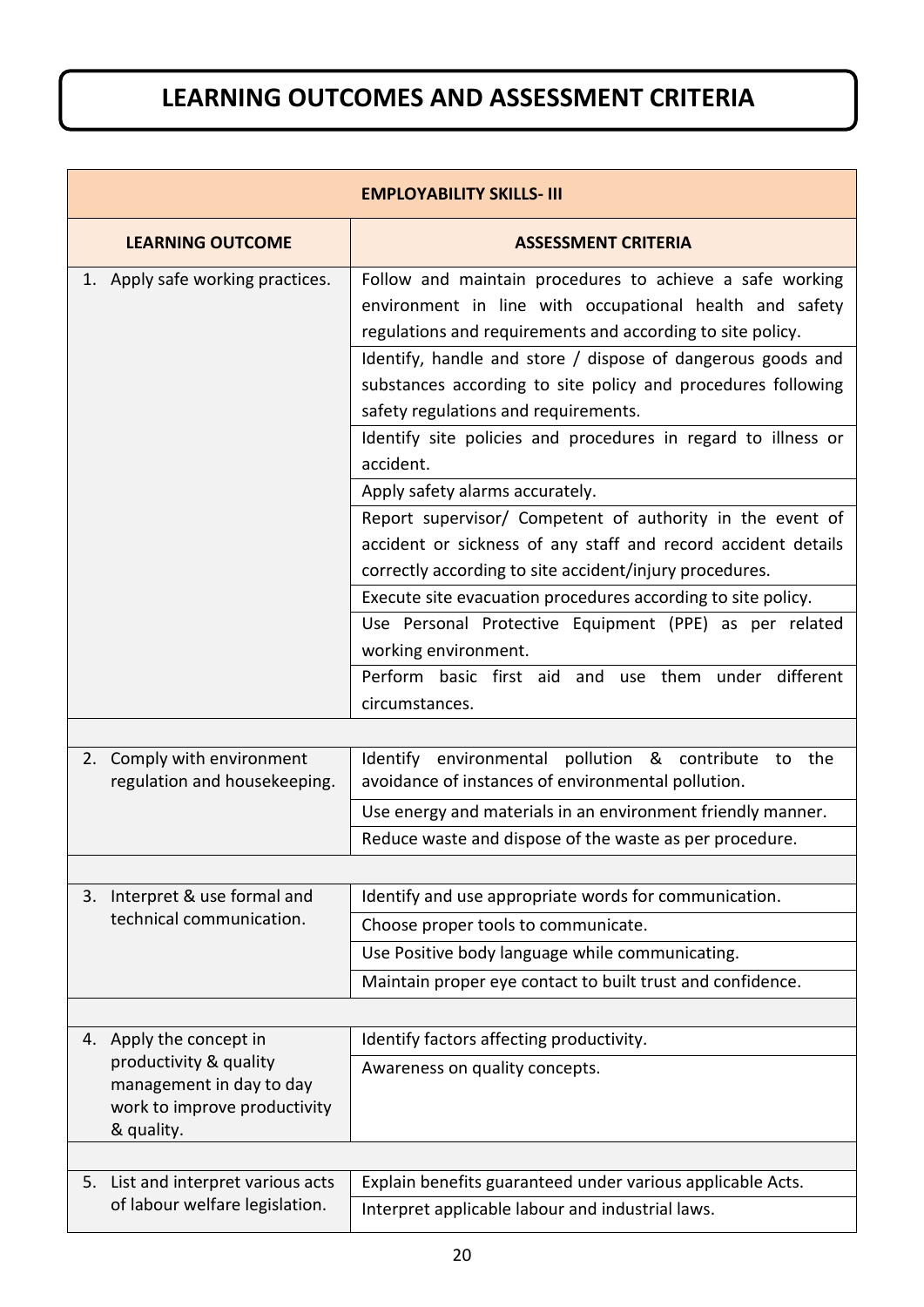| 6.                                                                                                            | Explain energy conservation,<br>global warming and pollution                                                                                                                                                                                       | Explain energy conservation, cause of global warming and<br>pollution.                                            |
|---------------------------------------------------------------------------------------------------------------|----------------------------------------------------------------------------------------------------------------------------------------------------------------------------------------------------------------------------------------------------|-------------------------------------------------------------------------------------------------------------------|
|                                                                                                               | and contribute in day to day                                                                                                                                                                                                                       | Show protective measures to balance the resources of nature.                                                      |
|                                                                                                               | work by optimally using<br>available resources.                                                                                                                                                                                                    | Explain effects of global warming and its precautions from<br>damage. Dispose waste following standard procedure. |
|                                                                                                               |                                                                                                                                                                                                                                                    |                                                                                                                   |
| 7.                                                                                                            | Explain personnel finance,                                                                                                                                                                                                                         | Explain personnel finance and entrepreneurship.                                                                   |
| entrepreneurship and<br>manage/organize related task<br>in day to day work for<br>personal & societal growth. | Explain role of various schemes and institutes for self-<br>employment i.e. DIC, SIDA, SISI, NSIC, SIDO, Idea for financing/<br>non-financing support agencies to familiarize with<br>the<br>Policies/Programmes, procedure and available schemes. |                                                                                                                   |
|                                                                                                               |                                                                                                                                                                                                                                                    |                                                                                                                   |
| 8.                                                                                                            | Utilize basic computer                                                                                                                                                                                                                             | Work with MS Office viz., word, etc.                                                                              |
|                                                                                                               | applications and internet to<br>take benefit of IT<br>developments in the industry.                                                                                                                                                                | Use internet for finding out various data pertaining to the trade.                                                |
|                                                                                                               |                                                                                                                                                                                                                                                    |                                                                                                                   |

 $\overline{\Gamma}$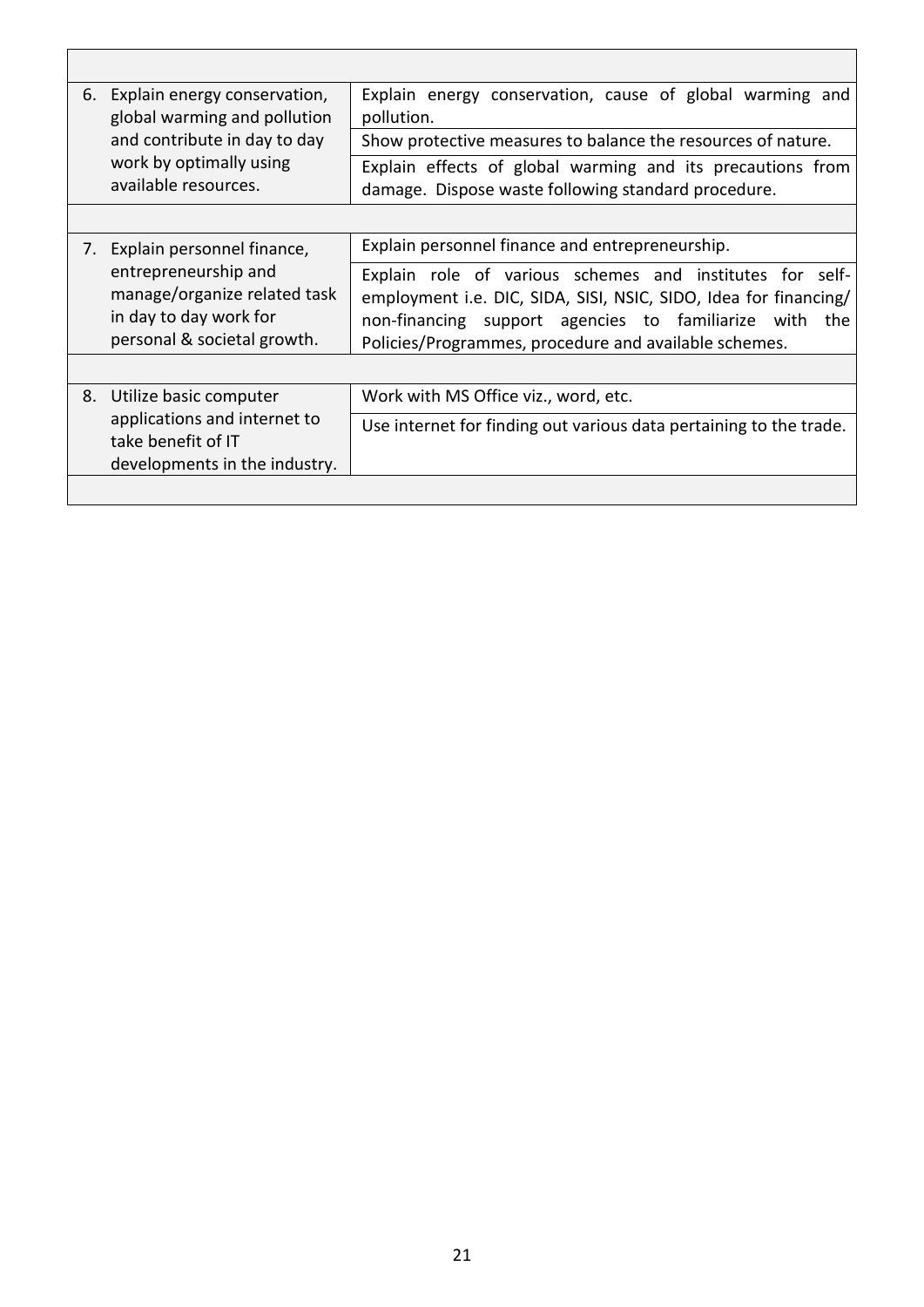# **TOOLS & EQUIPMENTS**

| LIST OF TOOLS & EQUIPMENT FOR EMPLOYABILITY SKILLS                                         |                                                                                                                                                                                                                                                        |                                 |  |
|--------------------------------------------------------------------------------------------|--------------------------------------------------------------------------------------------------------------------------------------------------------------------------------------------------------------------------------------------------------|---------------------------------|--|
| S No.                                                                                      | <b>Name of the Equipment</b>                                                                                                                                                                                                                           | <b>Quantity</b>                 |  |
| 1.                                                                                         | Computer (PC) with latest configurations $-$ and Internet<br>connection with standard operating system and standard<br>word processor and worksheet software (Licensed)<br>(all softwares should either be latest version or one/two<br>version below) | 01 computer for two<br>trainees |  |
| 2.                                                                                         | <b>UPS</b>                                                                                                                                                                                                                                             | As required                     |  |
| 3.                                                                                         | Scanner cum Printer                                                                                                                                                                                                                                    | 1 no.                           |  |
| 4.                                                                                         | <b>Computer Tables</b>                                                                                                                                                                                                                                 | As required                     |  |
| 5.                                                                                         | <b>Computer Chairs</b>                                                                                                                                                                                                                                 | 01 no. for each trainee         |  |
| 6.                                                                                         | <b>LCD Projector</b>                                                                                                                                                                                                                                   | 1 no.                           |  |
| 7.                                                                                         | White Board 1200mm x 900mm                                                                                                                                                                                                                             | 1 no.                           |  |
| Note: Above Tools & Equipment not required, if Computer LAB is available in the institute. |                                                                                                                                                                                                                                                        |                                 |  |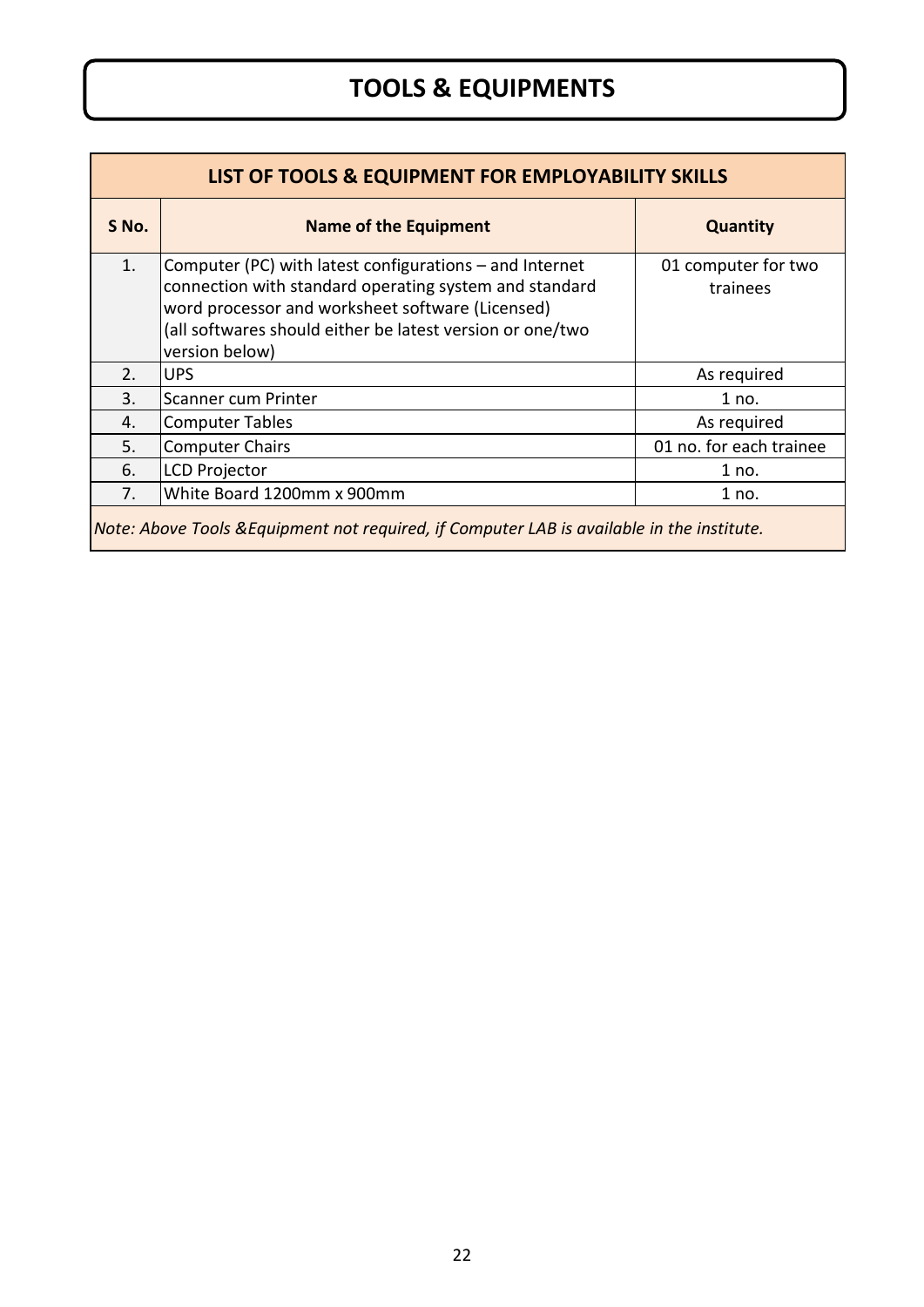# **LIST OF EXPERTS**

 $\mathbf{r}$ 

| Members participated for Trade committee meeting to finalize the syllabus of Employability<br><b>Skills at NIMI, Chennai</b> |                                                                  |                                                 |                        |
|------------------------------------------------------------------------------------------------------------------------------|------------------------------------------------------------------|-------------------------------------------------|------------------------|
| S No.                                                                                                                        | <b>Name &amp; Designation</b><br>(Shri/Smt)                      | <b>Organization</b>                             | <b>Remarks</b>         |
| 1.                                                                                                                           | R.P. Dhingra, Director                                           | NIMI, Chennai                                   | Chairman               |
| 2.                                                                                                                           | Sanjay Kumar, Director                                           | DGT, New Delhi                                  | Member                 |
| 3.                                                                                                                           | B.V.S. Sesha Chari, Director                                     | CSTARI, Kolkata                                 | Member                 |
| 4.                                                                                                                           | Dr.T. Jayasudha, Deputy Director                                 | NIMI, Chennai                                   | Secretary              |
| 5.                                                                                                                           | Nirmalya Nath, Deputy Director                                   | NIMI, Chennai                                   | Member/<br>coordinator |
| 6.                                                                                                                           | Sarita Upadhyay                                                  | Medha Leaning Foundation                        | Member                 |
| 7.                                                                                                                           | Shivani Sharma                                                   | Medha Leaning Foundation                        | Member                 |
| 8.                                                                                                                           | Padma Jayaraman                                                  | Mahindra Pride Classroom                        | Member                 |
| 9.                                                                                                                           | Anandhi Arvind, State Head                                       | Mahindra Pride Classroom                        | Member                 |
| 10.                                                                                                                          | Mohammed Faiyaz                                                  | Mahindra Pride Classroom                        | Member                 |
| 11.                                                                                                                          | Deonizia Sampai, Manager,<br><b>Facilitator Development</b>      | <b>TATA STRIVE</b>                              | Member                 |
| 12.                                                                                                                          | Sailas Praveenth, Project Manager,<br><b>Programme Execution</b> | <b>TATA STRIVE</b>                              | Member                 |
| 13.                                                                                                                          | Charu Babbar, Specialist - Content<br>Design & Development       | <b>TATA STRIVE</b>                              | Member                 |
| 14.                                                                                                                          | Ajita Karve, LEAD - Design &<br>Incubation                       | <b>TATA STRIVE</b>                              | Member                 |
| 15.                                                                                                                          | Sarmila Mohapatra,<br>YDM - Facilitator                          | <b>TATA STRIVE</b>                              | Member                 |
| 16.                                                                                                                          | Muthurama Subramanian,<br><b>Manager Service Training</b>        | Ashok Leyland Limited, Guindy                   | Member                 |
| 17.                                                                                                                          | Ashish Katiyar                                                   | <b>KPMG - PMC Team STRIVE</b><br><b>PROJECT</b> | Member                 |
| 18.                                                                                                                          | Dhanya Narayanan, COO                                            | Rubicon Skill Development                       | Member                 |
| 19.                                                                                                                          | Pravir Kumar, CEO                                                | Rubicon Skill Development                       | Member                 |
| 20.                                                                                                                          | Shalini Mehra, Associate Director                                | <b>Quest Alliance</b>                           | Member                 |
| 21.                                                                                                                          | Sushmitha Sridhara, Manager<br>Training & Content                | Quest Alliance, Bangaluru                       | Member                 |
| 22.                                                                                                                          | Ashutosh Tosaria                                                 | <b>Quest Alliance</b>                           | Member                 |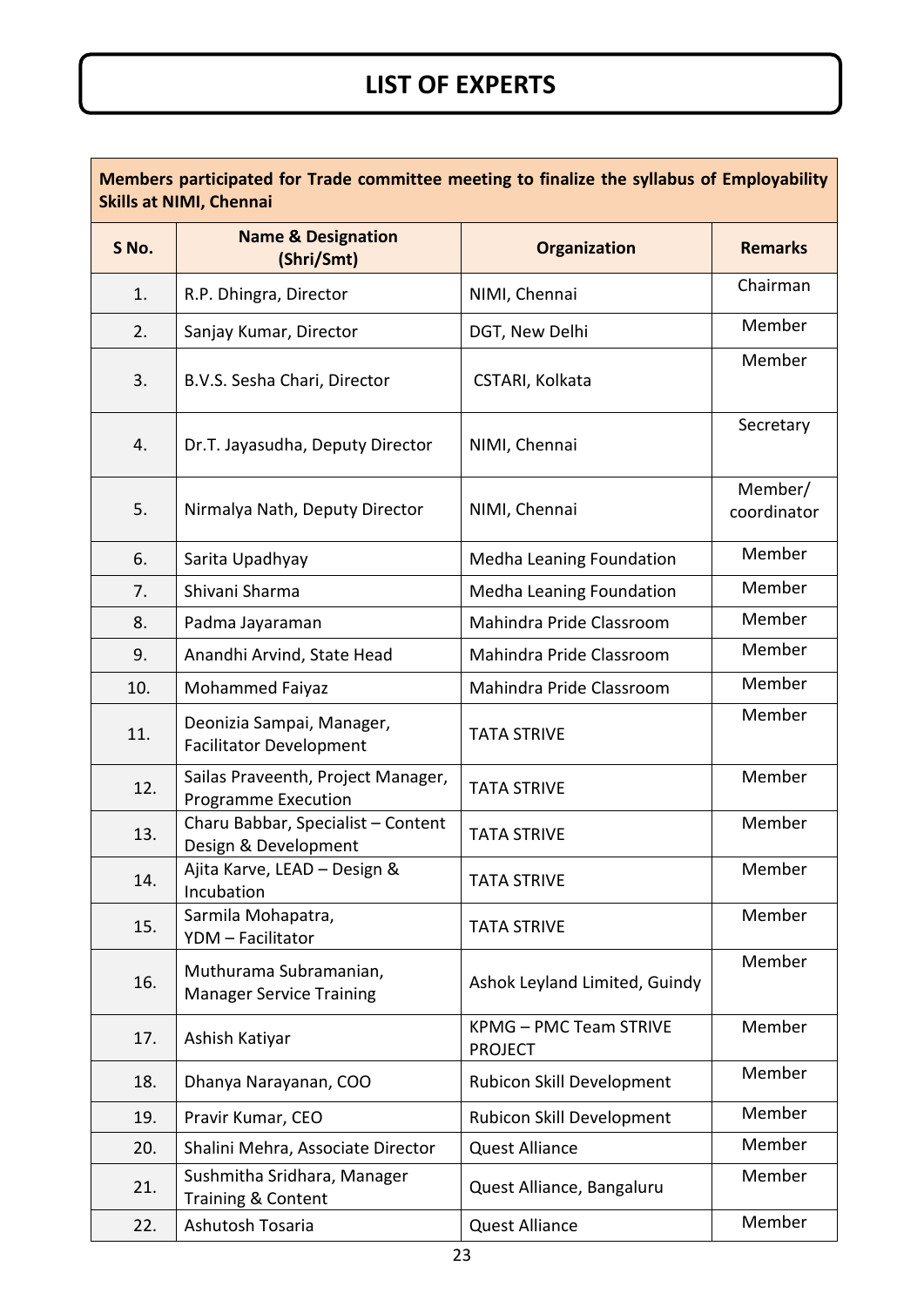| 23. | Kotresh H. B                                                   | <b>Quest Alliance</b>                                                 | Member |
|-----|----------------------------------------------------------------|-----------------------------------------------------------------------|--------|
| 24. | Dr.Sumathi Shivakumar,<br>Asst. Professor of English           | A. M. Jain Collage, Chennai                                           | Member |
| 25. | Ashoke Rarhi, Dy. Director                                     | <b>CSTARI Kolkata</b>                                                 | Member |
| 26. | K. Karpagam, Deputy Director                                   | DET, Chennai                                                          | Member |
| 27. | Mayank N Parikh, Principal                                     | ITI Saraspur, Ahmedabad,<br>Gujarat                                   | Member |
| 28. | K.V. Satya Narayana,<br>Trg. Officer                           | CSTARI, Kolkata                                                       | Member |
| 29. | C.Gopinath, Trg. Officer                                       | NSTI Chennai                                                          | Member |
| 30. | A. Vairamani                                                   | Govt. ITI, Aruppukottai, Tamil<br>Nadu                                | Member |
| 31. | J.Kingsly Peter                                                | GOVT ITI Coonoor, Tamil Nadu                                          | Member |
| 32. | K.Mani Kandan, Trainer                                         | GOVT ITI Cuddalore, Tamil<br>Nadu                                     | Member |
| 33. | P.Selvam, Trainer                                              | GOVT ITI - Ariyalur, Tamil<br>Nadu                                    | Member |
| 34. | J.Sajin, Trainer                                               | GOVT ITI - Konam, Nagercoil,<br><b>Tamil Nadu</b>                     | Member |
| 35. | B.R. Srikanth, Trainer                                         | GOVT ITI, Trichy, Tamil Nadu                                          | Member |
| 36. | Dr. Poonam Sinha, Director                                     | <b>NEISBUD</b>                                                        | Expert |
| 37. | Ashwinder Singh Bahal, Director<br>(Voc)                       | NIOS, New Delhi                                                       | Expert |
| 38. | Rajeev Khurana, Senior Advisor                                 | Training Academy Division,<br>Maruti Suzuki India<br>Limited, Gurgaon | Expert |
| 39. | Leena Deshpande, Associate Vice<br>President (HR) and Head CSR | Bharat Forge Ltd., Pune                                               | Expert |
| 40. | G. Murali, Principal                                           | Ramkrishna Mission Vidyalaya,<br>Coimbatore                           | Expert |
| 41. | Jeetamitra Satpathy,<br>Principal                              | ITI, Bhubaneswar                                                      | Expert |